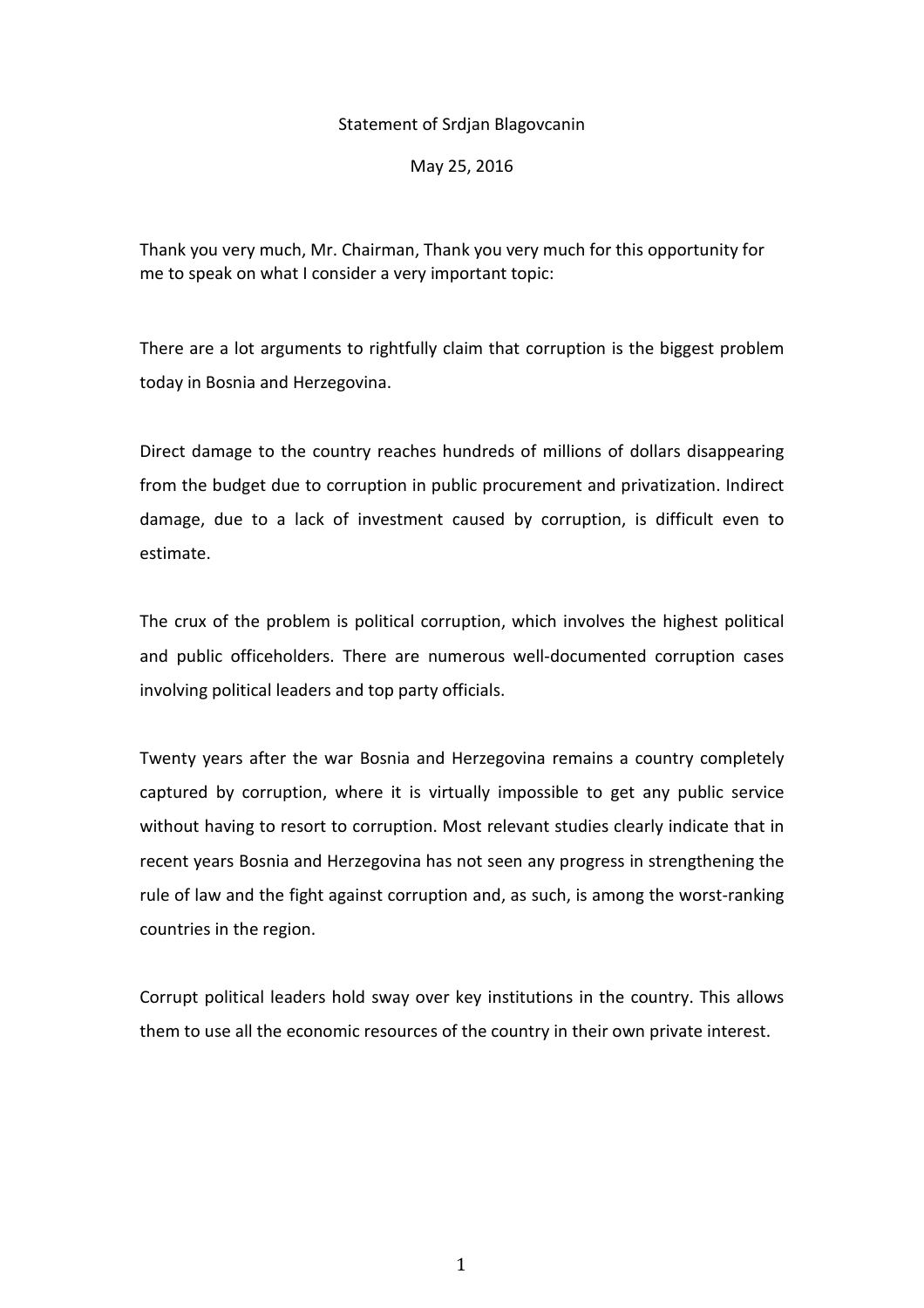How pervasive corruption actually is can be seen on an everyday basis. Due to corruption in public procurement, taxpayers' money – that is the money of the citizens of BiH – is used to procure goods, services and public works at prices that are severalfold greater than their actual cost.

The example of the two recently collapsed banks also reveals the ruthless extents of corruption, with total damage exceeding half a billion dollars. The two cases involve the highest public officeholders, and the indictments against them have not been brought yet.

Political control over the judiciary and law enforcement agencies allows corrupt leaders to be protected from prosecution. There are almost no cases of corruption that result in judgments of conviction. Political corruption is ignored by public prosecutors because of political influence.

The crux of the corruption problem lies in how political parties are organised. Devoid of basic intra-party democracy, they operate in a mafia-like manner. Their basic principle of operation is based on the distribution of the spoils. Their booty are budgetary funds, public companies and institutions. Political elites use clientelistic appointments as the main method of exercising control over institutions. In this way, political leaders create neopatrimonial-clientelistic networks which they use to run the country.

The real and almost unlimited power lies in the hands of a few ethno-political leaders, while institutions remain devoid of any content and are mere shells without any power.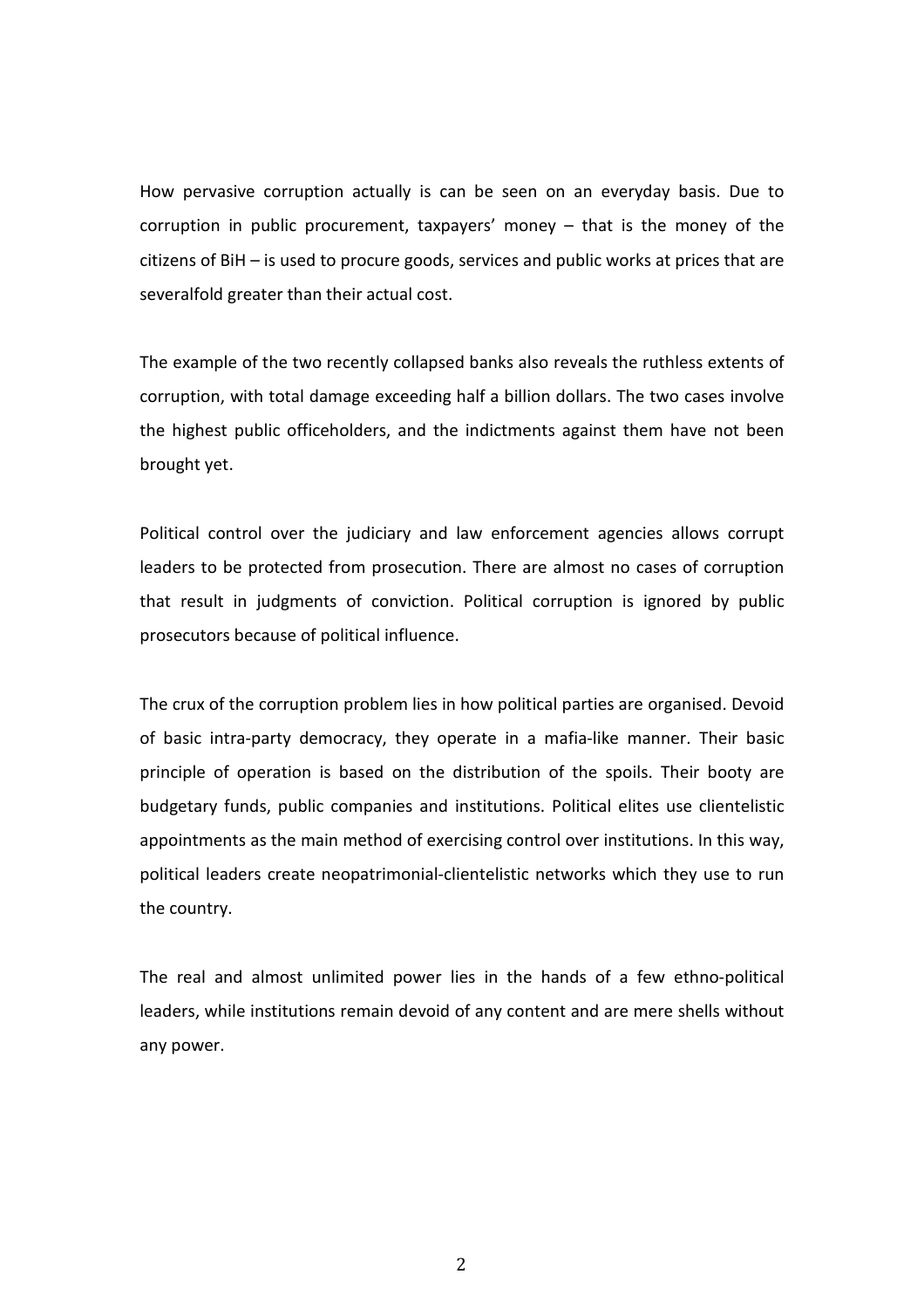The political leaders and the ruling political parties are therefore not interested in reform and European integration. They have learned their lesson from Croatia and Romania, two countries that had to tackle political corruption and prosecute their political leaders as part of their process of joining the EU. Therefore, the interest of political elites in the country is solely and exclusively to maintain the *status quo*. Any progress in reform implementation directly affects and limits their unbridled power and exposes them to criminal prosecution. Therefore, their strategy is to rhetorically accept reforms and advocate for the country's progress towards the EU, while in practice they only feign reform.

Pervasive corruption affects human rights and freedoms. Corrupt politicians turn a blind eye and a deaf ear to the criticism coming from civil society organizations and the media. Hence, cases of repression against the media and civil society remain widespread.

Corruption within institutions prevents citizens from accessing justice. A backlog of over 2 million cases, in a country of 3.5 million people, means that the judicial system is completely blocked in practice. Adjudication of disputes takes years to complete. Court rulings, even those made by the Constitutional Court, are not complied with unless they are in the interest of the privileged few.

The consequences of corruption are felt by citizens on a daily basis. Corruption exposes them to additional costs to pay for health, education and administrative services. Administrative corruption is part of everyday life for citizens.

Another consequence of corruption is the growing inequality, where the privileged few have access to all public resources, while the vast majority of citizens are deprived of access to public services.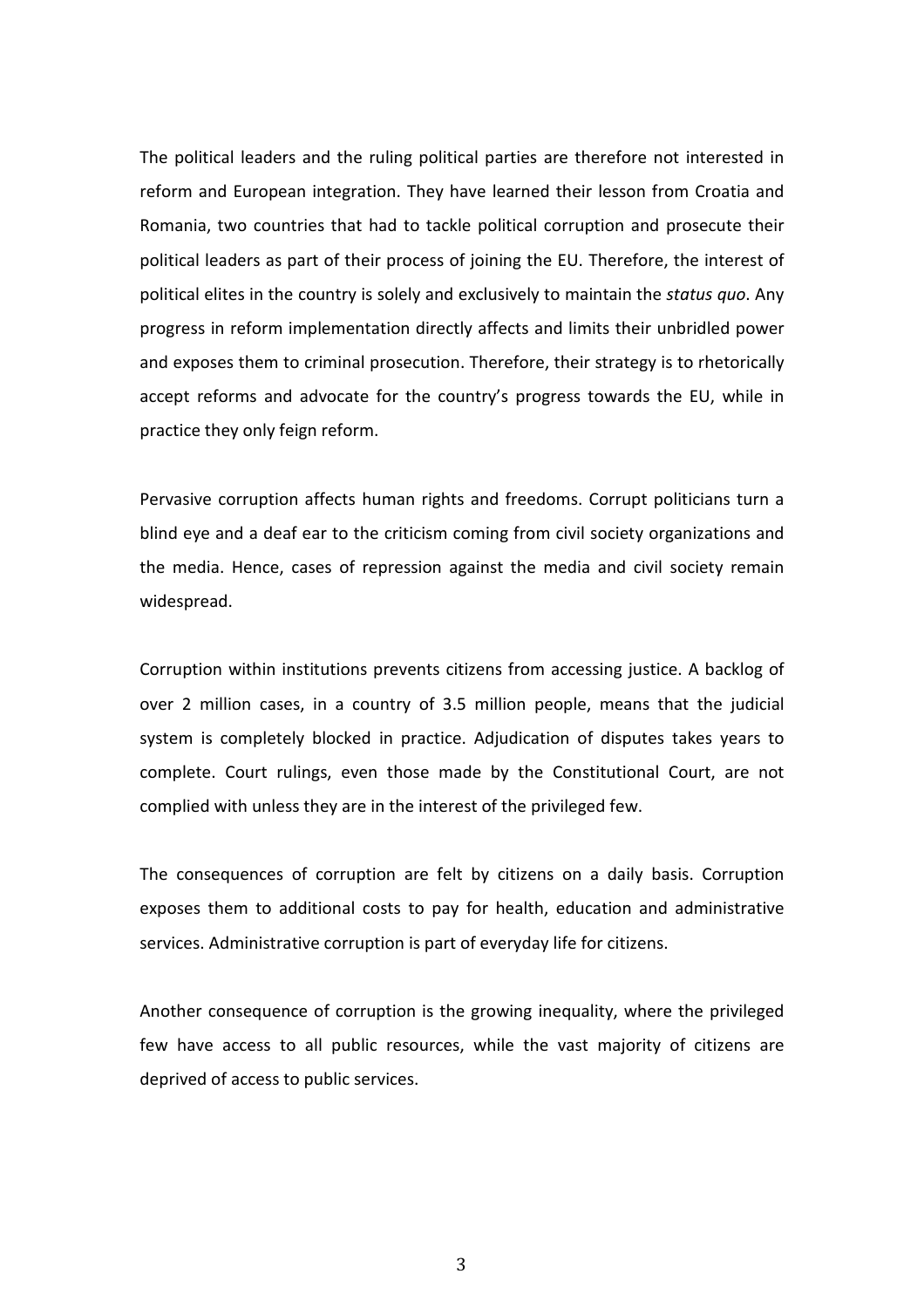Also, corruption undermines economic development of the country, trapping the majority of its people in poverty and depriving them of employment opportunities. For years Bosnia and Herzegovina has been among the worst-faring countries in Southeast Europe when it comes to attracting foreign investment.

The way the market is organized has a pernicious effect on the private sector. Privileged access to public tenders and privatization processes is reserved for cronies, operating on the principle that losses are "socialized" while profits are privatized.

Therefore, I want to reiterate what I said at the beginning of my talk. Corruption is the biggest problem in Bosnia and Herzegovina today. Without progress in fighting corruption it is not possible to make progress in the implementation of any other reform. It is impossible to reform the judiciary if it is corrupted. It is impossible to reform education if it is corrupted. Or public administration, or any other field for that matter.

How to make a breakthrough?

As Fukuyama rightly pointed out, all reforms are inherently political;<sup>[1](#page-3-0)</sup> therefore it is about generating political will for reforms and not only strengthening capacities of the institutions. Leveraging and articulating the public's deep mistrust in the government through citizens' active involvement in decision making should be prioritized in order to avoid another wave of destructive protests like those of 2014. Past experience shows that simply calling on leaders to undertake reforms and to take responsibility is insufficient. Generating a genuine and articulated "internal demand" for reforms is key to achieving sustainable progress toward integrating the country into the EU.

<span id="page-3-0"></span> $1$  Fukuyama (2014).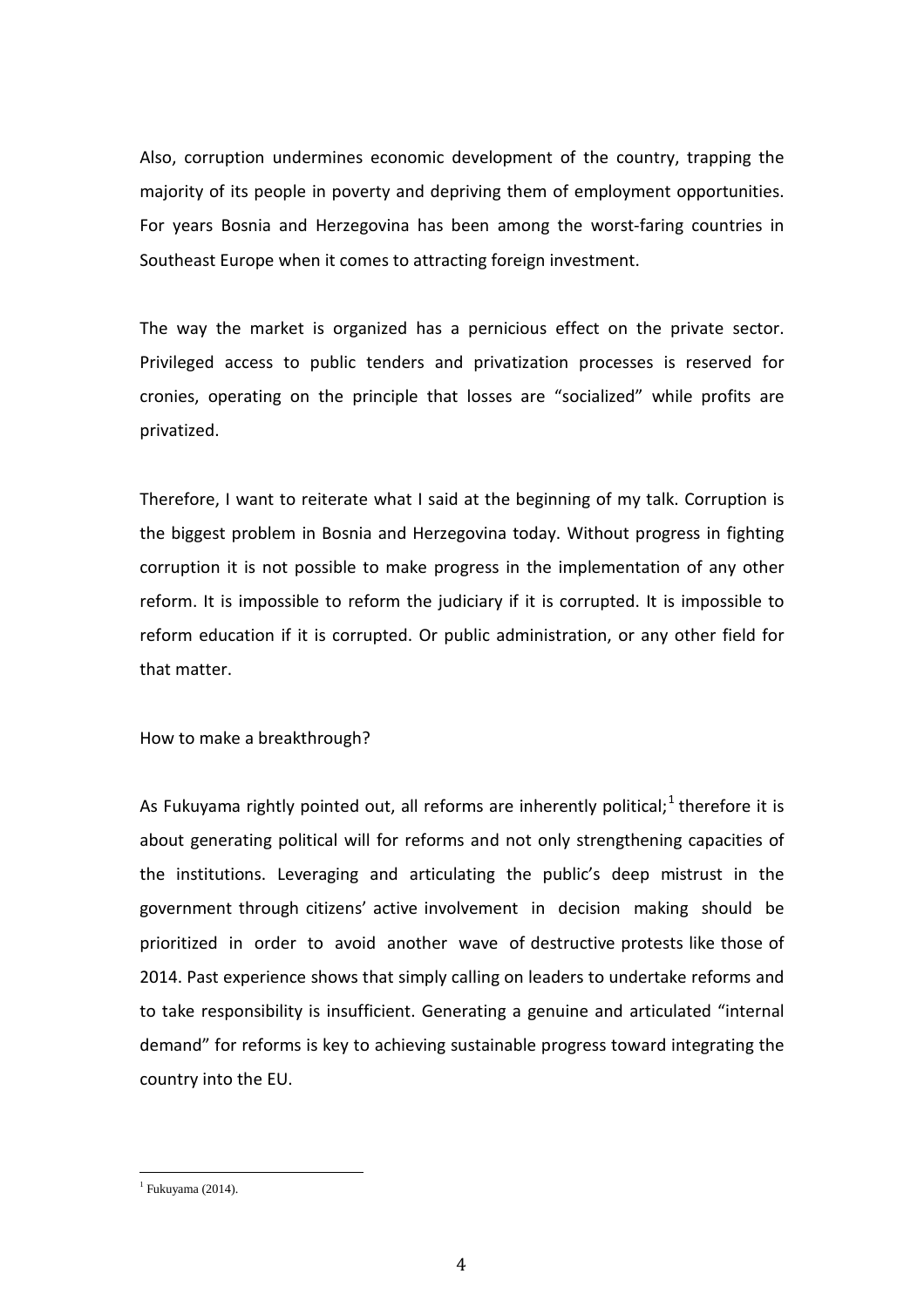A viable solution to the problem of political corruption must be found at the level of the political system. Which in this case means the democratization of the political system and, above all, the key actors of the political system, namely political parties. Reforming the way political parties operate and introducing intra-party democracy would create conditions for dismantling the clientelistic networks run by political leaders that have captured the country's institutions.

Furthermore, it would allow a wider range of people to influence the political processes and this would, in turn, lead to better articulation of the demand for change and reforms.

Another important aspect of the reform concerns the strengthening and reforming of the judiciary. The judiciary must finally assume responsibility for prosecuting corruption. For this to happen, it is imperative to ensure that it is independent in its work and free from any political interference. To counter political interference, it is crucial to ensure transparency in the appointment of judges and prosecutors.

The judiciary has to gain public trust. This implies that the work of the judiciary is based on the principles of transparency and accountability.

In any case, Bosnia and Herzegovina still needs strong international support in undertaking reform to strengthen the rule of law and fight against corruption. This also requires that the current EU reform agenda be expanded to include a detailed and specific plan for combating corruption and strengthening the rule of law.

Thank you very much again for the opportunity to serve as a witness at this hearing today.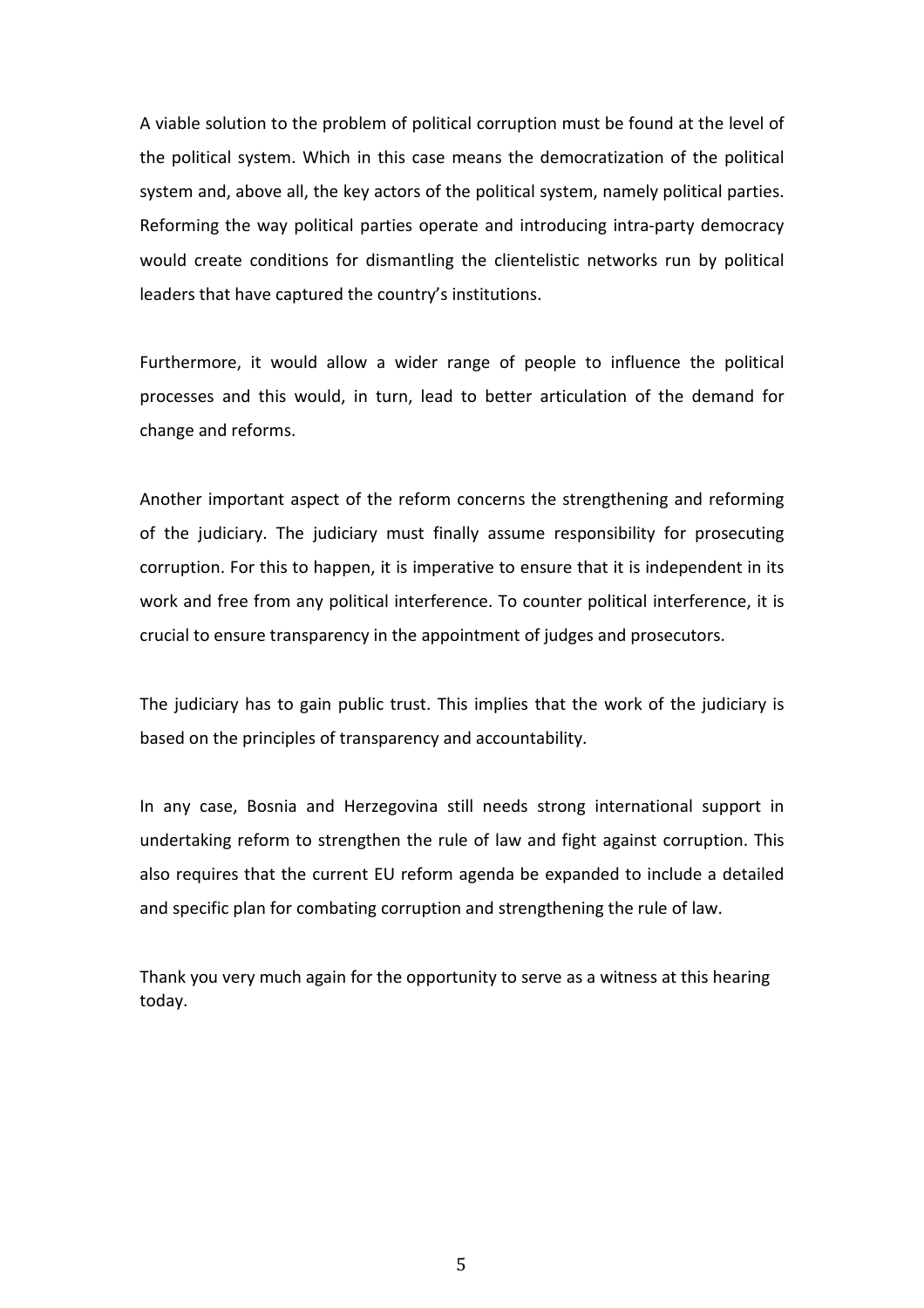

#### The Paul H. Nitze School of Advanced International Studies



1717 Massachusetts Avenue NW Washington, DC 20036<br>202.663.5880 / 202.663.5879 fax http://transatlantic.sais-jhu.edu

**Center for Transatlantic Relations** 

# **How Bosnia's Political Economy Holds It Back And What to Do About It**

*Srdjan Blagovcanin and Boris Divjak<sup>1</sup>*

## **Executive Summary**

Twenty years after the Dayton agreements ended its devastating war, Bosnia and Herzegovina is mired in a corrupt political economy that feeds its political party bosses and their loyalists while leaving the country's economy in ruins, its governing institutions all but bankrupt and its citizenry in dire need. The first post-war decade (1996-2006) saw a spurt of assistance-driven economic growth and international intervention to create governing institutions, but little reform has been accomplished since. Stalled on the path to European Union membership, Bosnia and Herzegovina needs to find ways to limit the predation of its politicians, unburden its entrepreneurs, and prosper its people.

The required stimulus can no longer come from international intervention of the sort practiced in the first post-war decade by the High Representative. The European Union expects Bosnia and Herzegovina to meet its entry requirements by exercise of its own sovereignty and will rather than by imposition. The will does not exist today, because many of those in power expect to lose benefits and even fear going to prison if an independent judiciary, free media, energetic civil society and truly democratic processes were to hold corrupt parties accountable for exploiting the public trust for private gain.

As things stand now, the political economy in Bosnia and Herzegovina is unfavorable to reform. Its:

- political leadership and parties serve narrow interests,
- stalled economy is overburdened with public debt,
- complex business environment hampers recovery and growth,
- informal networks foster patronage, privilege and cronyism,
- state-owned enterprises generate mainly economic losses and political party revenue,
- judiciary is gradually moving under political party control,
- media and civil society are unfree and living in fear,

<sup>1</sup> **Srdjan Blagovcanin** is the Executive Director of TI Bosnia and Herzegovina and has also worked with World Bank, USAID, Global Integrity etc. He has been also a fellow with American University, Washington DC. **Boris Divjak** is Director of U4 Anti-Corruption Resource Centre based in Bergen, Norway providing policy advice to nine bilateral donors (www.u4.no). He is also an Individual Member of Transparency International (TI) and formerly also its Board of Directors member at the global level. He founded and was the first Chair of TI Bosnia and Herzegovina.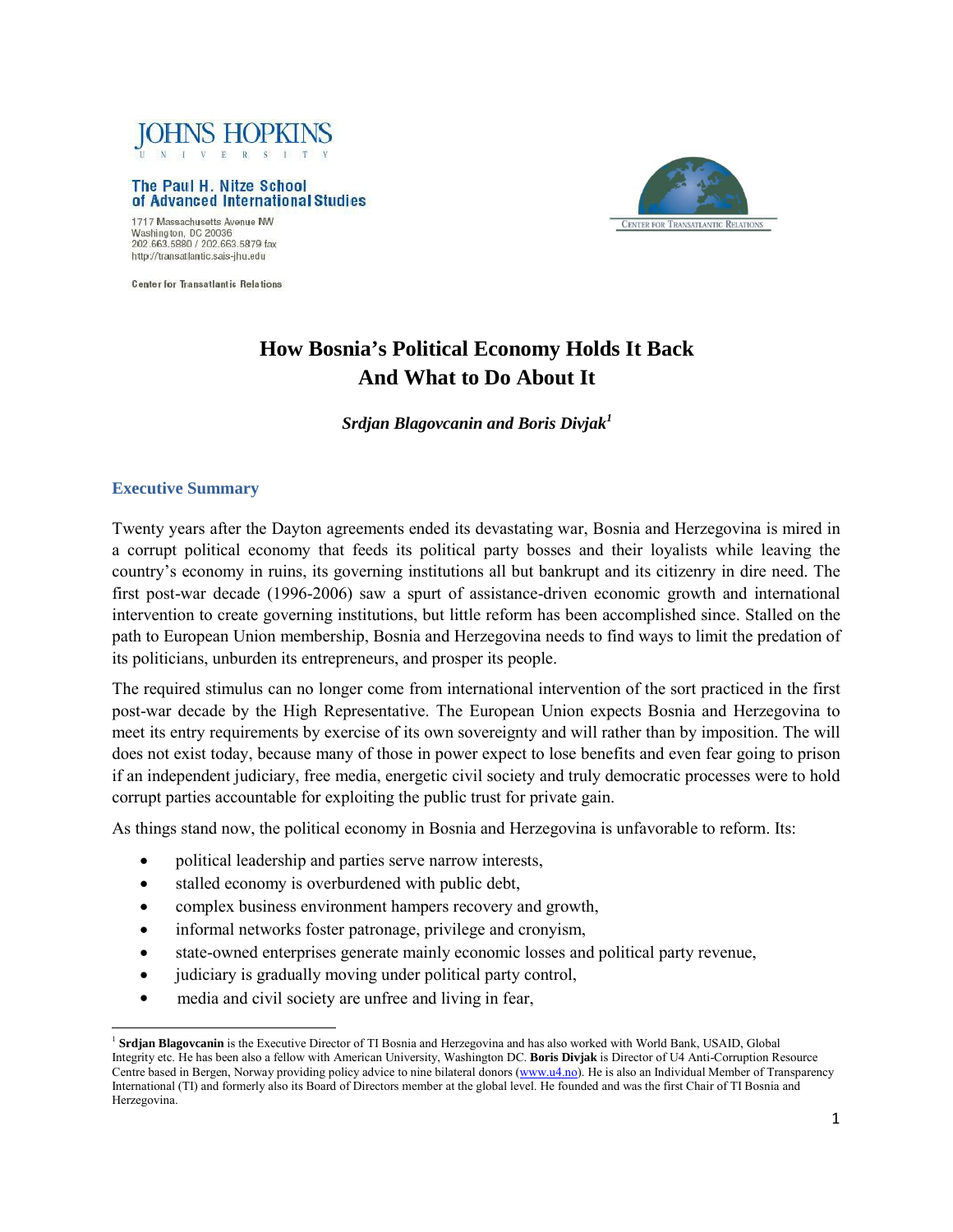- unemployment and poverty are on the rise, and
- captive state is unable to implement even reforms that are approved in legislation.

In order for Bosnia and Herzegovina to clear a way forward, the existing political economy has to change. This will require a multi-faceted effort, mainly implemented by Bosnians but supported by the European Union. Privatization, commercial law reform, internal democratization of political parties, a more independent judiciary, a vigorous civil society, an end to media subsidies from the government are all necessary, but none will suffice on its own.

## **We recommend that:**

- 1. The High Representative continue to fade into the background, unless peace and security are threatened, and that the European Union requirements drive the reform effort.
- 2. The Bosnian authorities make a concerted effort to simplify their governing structures in accordance with the principle of subsidiarity.
- 3. The parliament require internal democracy in all political parties and end political appointment of executives in state-owned enterprises, which should conduct procurement and privatization as well as receive loans and subsidies only in accordance with European Union rules.
- 4. The parliament cut red tape and administrative costs, freeze government hiring and require that elected officials declare their assets and state-owned enterprises publish budgets and financial reports.
- 5. The European Union revive the dormant structured dialogue on justice, insist as a condition for assistance on implementation of its recommendations and verify that judges are appointed solely on the basis of professional qualifications.
- 6. The judiciary eliminate backlogs and focus its efforts on large-scale corruption cases, with assistance from the European Union. Travel bans and freezing of assets abroad is an instrument the EU and foreign governments should consider to aid the process.
- 7. The entity and state parliaments end media subsidies, require open competition for government advertising and any civil society funding, and strengthen the role of ombudspeople, auditors and regulatory agencies.

None of these reforms will be easy, because they will impinge on vested interests and deeply ingrained practices. But piecemeal reforms will not succeed without this kind of broader effort to change the political economy.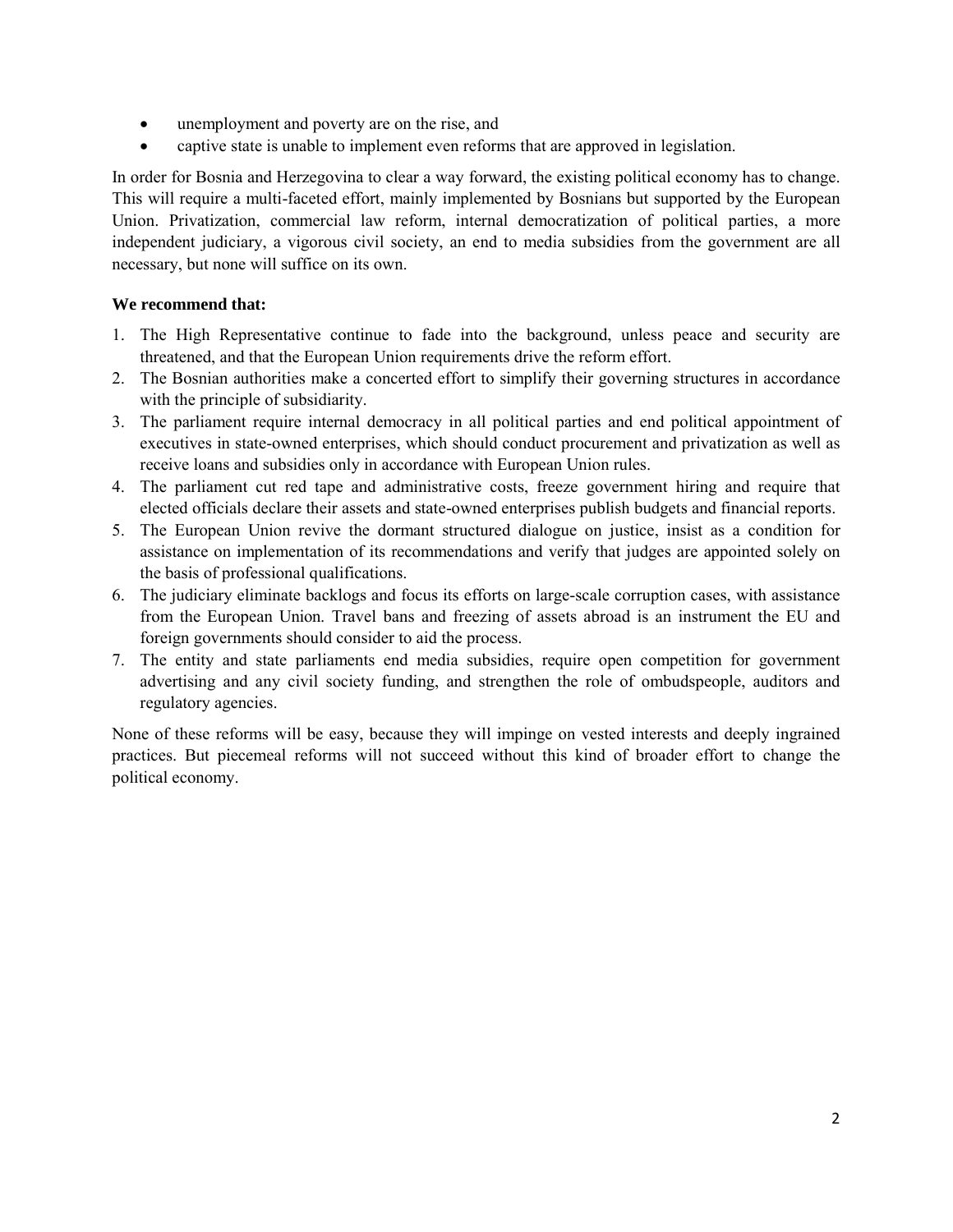# **Contents**

| Introduction – BiH the transition laggard and a post-conflict reconstruction disappointment  4 |  |
|------------------------------------------------------------------------------------------------|--|
|                                                                                                |  |
|                                                                                                |  |
|                                                                                                |  |
|                                                                                                |  |
|                                                                                                |  |
|                                                                                                |  |
|                                                                                                |  |
|                                                                                                |  |
|                                                                                                |  |
|                                                                                                |  |
|                                                                                                |  |
|                                                                                                |  |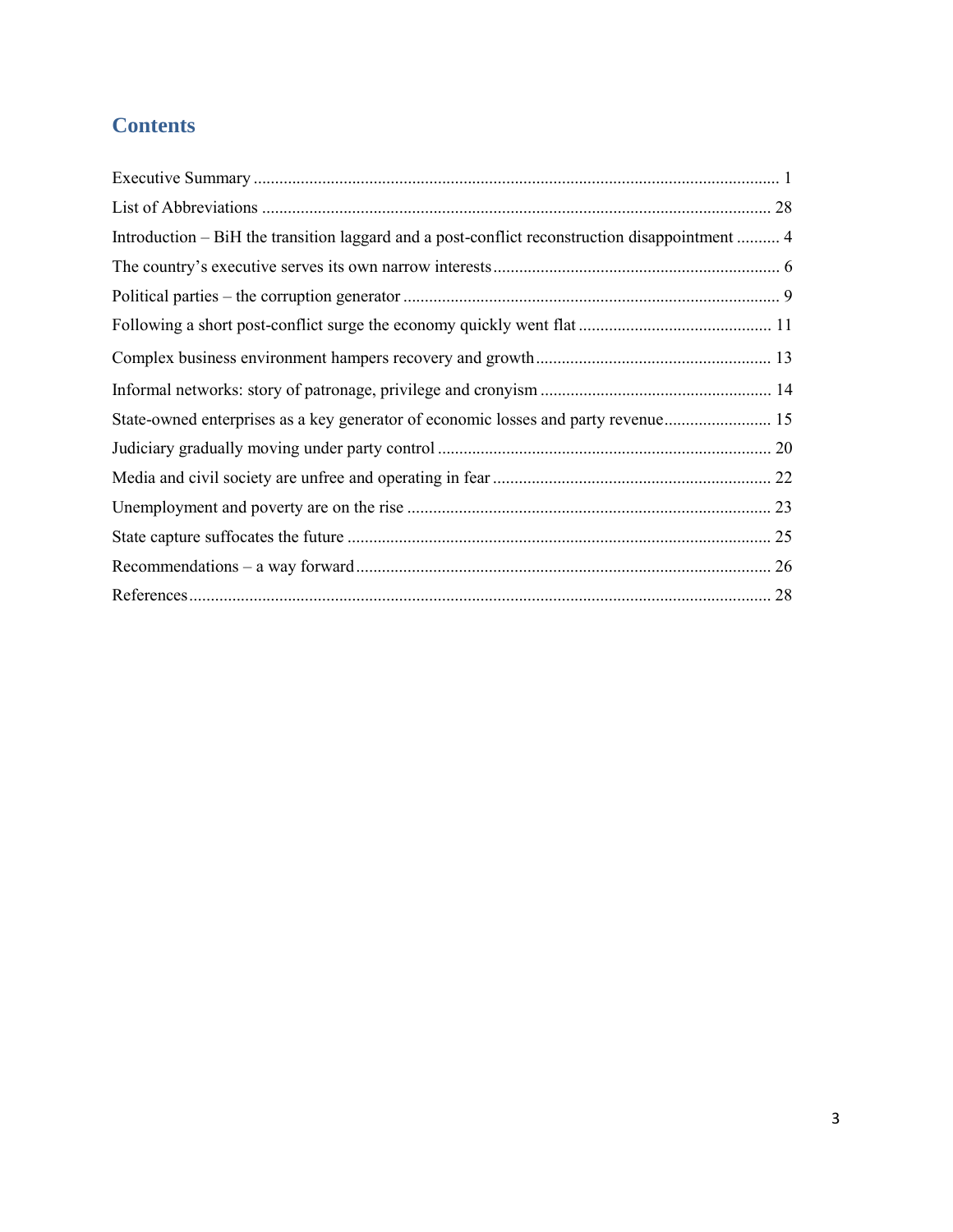#### **Introduction – BiH the transition laggard and a post-conflict reconstruction disappointment**

After two decades of an intense and robust state-building, Bosnia and Herzegovina (BiH) still exhibits characteristics of a failed state. The EU integration process is completely blocked. The country has not yet requested candidacy. It is last in the line among the Western Balkan countries for accession to the EU, with the exception of Kosovo.

The starting situation of the state-building process was complex. The Dayton peace accords (DPA) that ended the conflict in 1995 provided for a highly decentralized structure without some basic state functions at the central government level. The country was placed under international civilian and military supervision. Given the institutional discontinuity with the pre-war situation, absence of rule of law, and immense wartime violations of human rights, the establishment and building of institutions was fraught with great challenges. The state-building process was essential for BiH in the post-war period.

Starting in 1997, the international community, personified in the Office of the High Representative (OHR), intervened directly in running the country with the help of other international or *ad hoc* institutions. During this top-down, internationally driven state-building phase, the OHR was mainly oriented towards stabilizing the country through eliminating obstructions to the implementation of the DPA and establishment of basic government functions. During that period the "Bonn" powers<sup>2 $3$ </sup> were used widely to dismiss elected and appointed officials the OHR believed were obstructing implementation of the DPA. Imposition of legislation in that period helped establish basic prerogatives of the state, such as the state symbols and a single currency, and secured freedom of movement throughout the country by removing internal checkpoints and imposing common license plates.

By 2000, with the EU gaining more influence over reforms in BiH, the country entered a mixed phase of both interventionist and membership-driven state-building. This is when the European Union (EU) introduced the first set of conditions and the mandate of the OHR was modified to include also the functions of the EU Special Representative (EUSR).<sup>4</sup> From 2002 until 2011 the

High Representative and the EUSR was the same person. In this phase key institutions at state level were established (state-level judiciary and law enforcement agencies) and the responsibilities and composition of the Council of Ministers were expanded, alongside independent agencies responsible for the conduct of elections, supervision and regulation of electronic broadcasting, etc. All these reforms were implemented primarily as a result of the imposition by the OHR.

International management of the state-building process created dependence of domestic political actors on the international community. They avoided painful reform measures that could cost them support

<sup>&</sup>lt;sup>2</sup> Format of the international presence in BiH after the war was determined by the DPA, through establishment of the OHR as the "final authority" in theatre to interpret the agreement". Security Council Resolution 1031 of 15 December 1995 confirmed the position and authority of the OHR, provided for in the DPA. The Peace Implementation Council (PIC), a group of 55 countries and international organizations that sponsor and lead the peace implementation process, later on elaborated this mandate further adding further powers to the High Representative's (HR) mandate. The aim of the London Peace Implementation Conference, held on 8 and 9 December 1995, was to mobilize international support for the implementation of the Agreement. The conference established the Steering Board of the PIC to work as the executive arm of the PIC.

<sup>&</sup>lt;sup>3</sup> As originally conceived, the main function of the OHR had been to supervise and co-ordinate the implementation of DPA. The role of the OHR was significantly augmented at a meeting of the PIC in Bonn in December 1997. The "Bonn powers", agreed by the

governments – members of the PIC, frustrated by the obstructionism of the Bosnian parties still in power, allowed the OHR to issue laws by decree and to remove officials and elected politicians from their jobs. No judicial institutions in Bosnia, not even the

Constitutional Court, have the jurisdiction even to review the actions of the OHR.<br><sup>4</sup> The idea behind establishing of the European Union Special Representative (EUSR) presence in 2002 was "complementing the role of the HR with the tasks of the EUSR, thereby maximizing synergies. In other words, the `hard power` of the Bonn powers was complemented by the `soft power` of the EUSR, charged with accompanying the country towards the negotiations of the Stabilisation and Association Agreement (SAA) with the EU and to pursue the European destination of BiH [...], proclaimed by the European Council of Thessalonica in June 2003." The EUSR has been in a personal union with the HR for more than 9 years.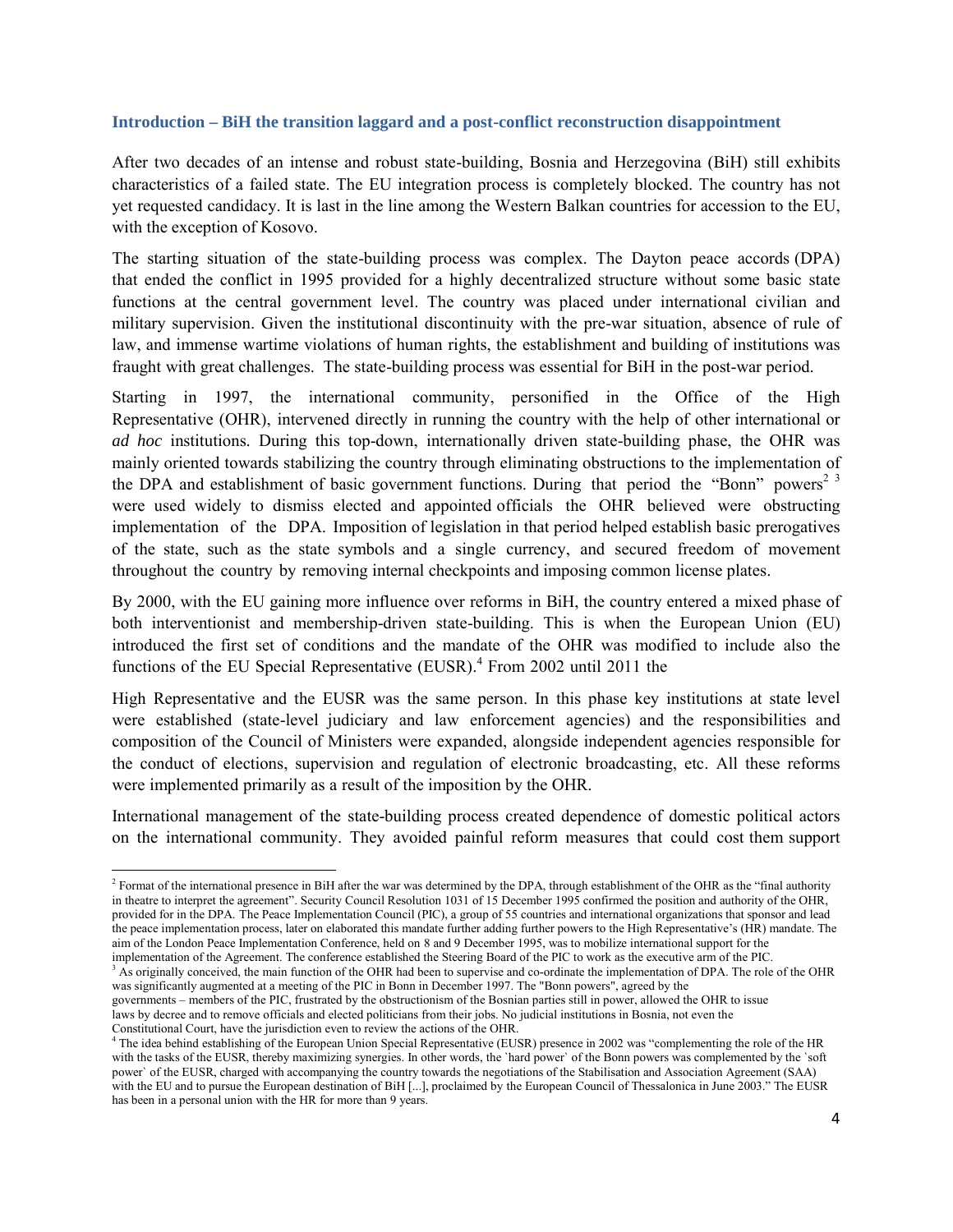at the polls. Irresponsible local political elites got used to waiting for the international community to take the necessary reform measures. Blame for the necessary pain involved would be apportioned to the international community, while credit for the few successfully implemented reforms would be claimed by the local political elites.

The role of the OHR has gradually declined, in parallel with the emergence of increasing opposition to intervention among key PIC member states regarding his purpose, in spite of the fact that the formal powers remained unchanged. Ever more extensive criticism of the OHR started also to come from international organizations. Thus, the Parliamentary Assembly of the Council of Europe expressed the following view: "... the Assembly considers it irreconcilable with democratic principles that the High Representative should be able to take enforceable decisions without being accountable for them or obliged to justify their validity and without there being a legal recourse".5 The Venice commission also concluded in its opinion from 2005 that it is "certainly not a normal situation that an unelected foreigner exercises such powers in a Council of Europe member state and the justification for these powers for the future merits not only political but also legal consideration [...] such an arrangement is fundamentally incompatible with the democratic character of the state and the sovereignty of BiH."<sup>6</sup> It was in 2005 that the PIC first expressed its commitment to completely replace the OHR, with its wide Bonn powers, with the EUSR, who would have an exclusively European agenda based on voluntary acceptance of conditions.

Harsh criticism of the OHR's actions, the inability of the key PIC member countries to achieve agreement on its actions, as well as the inevitability of the OHR's closure ultimately led to a decision setting out the objectives and conditions to be met prior to the official termination of the High Representative's mandate (so called '5+2 Agenda').<sup>7</sup>

While the use of interventionist state-building instruments helped establish key institutions needed for elementary functioning of the state, after the abandonment of such a model in practice, reforms came to a halt, jeopardizing everything that had been achieved in the state-building process. Following the abandonment of the use of the so-called Bonn powers, progress in meeting the EU requirements has been almost non-existent.

#### **The country's executive serves its own narrow interests**

Bosnia's institutional framework today is not viable. Following the reduction of the OHR's interventions, the institutions have become prey for political parties, which have used political appointments and

 $<sup>5</sup>$  Parliamentary Assembly of the Council of Europe (2004).</sup>

<sup>6</sup> European Commission for Democracy Through Law (2005).

<sup>&</sup>lt;sup>7</sup> Political Directors of the Peace Implementation Council Steering Board (PIC SB) at their meeting in Brussels on 26 and 27 February 2008 set out the requirements that need to be met by the BiH authorities prior to the closure of the OHR. These requirements are well established,

approved by the PIC SB and have all been previously recognized by authorities in Bosnia and Herzegovina. The objectives that need to be delivered by the BiH authorities prior to OHR closure are:

 <sup>-</sup> Acceptable and Sustainable Resolution of the Issue of Apportionment of Property between State and other levels of government;

<sup>-</sup> Acceptable and Sustainable Resolution of Defence Property;

<sup>-</sup> Completion of the Brčko Final Award;

<sup>-</sup> Fiscal Sustainability (promoted through an Agreement on a Permanent ITA Co-efficient methodology and establishment of

a National Fiscal Council); and

<sup>-</sup> Entrenchment of the Rule of Law (demonstrated through Adoption of National War Crimes Strategy, passage of Law on Aliens and Asylum, and adoption of National Justice Sector Reform Strategy).

In addition to these objectives, the PIC SB agreed that two conditions need to be fulfilled prior to OHR closure:

<sup>-</sup> signing of the SAA; and

<sup>-</sup> a positive assessment of the situation in BiH by the PIC SB based on full compliance with the Dayton Peace Agreement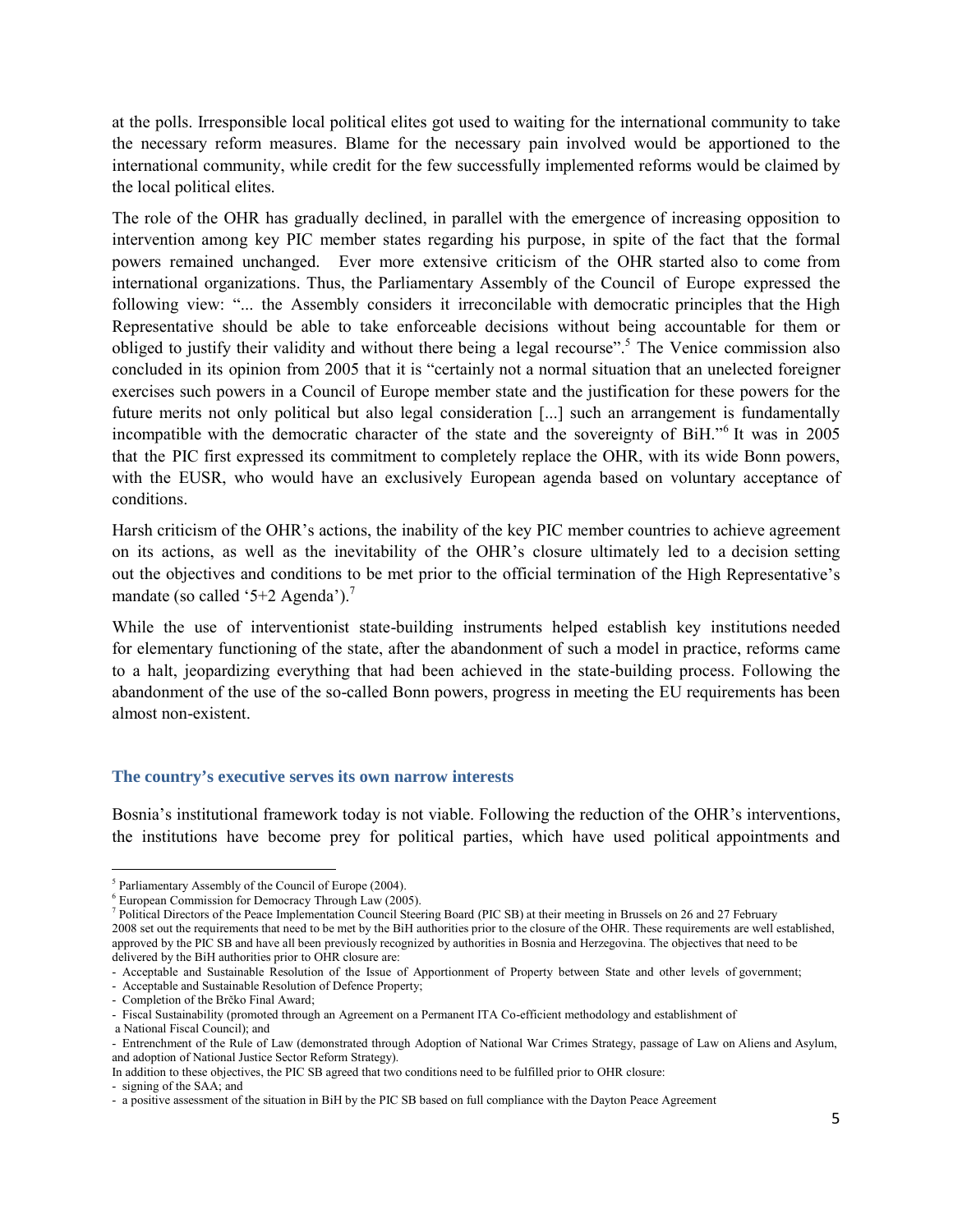fiscal blackmail to create a partitocracy. Institutions subordinated to political parties have been unable to significantly improve the quality of government, rule of law, and protection of fundamental human rights and freedoms. Effective governance is prevented by ethnic veto mechanism built into the legislative system, while abuse of constitutional mechanisms designed to ensure fair ethnic representation within state institutions has led to ethnically motivated behavior by elected officials. Furthermore, poor institutional capacities and inadequate coordination among numerous levels of government and between the institutions of individual governments leads to a lack of policy coherence. An indicator of efficiency of the Council of Ministers is that in the past eight years not once has the state budget been adopted by the annual legal deadline  $-15$  October.<sup>8</sup>

As a result, BiH has an oversized, ethnically divided and inept state apparatus which consumes around 50% of GDP<sup>9</sup> and is burdened with administrative shortcomings and complex decision making processes, complicating the government's policymaking, public finance and human resource management.

The failure of the so-called 2006 April Package of Constitutional Reforms<sup>10</sup>, as noted by many analysts and commentators, was the milestone that marked the beginning of a permanent political crisis threatening to overturn the results achieved earlier in the state- and institution-building process. The Nations in Transit study shows that from that time the country has made no progress in the fundamental areas that are prerequisites for a functioning democracy: the rule of law and protection of human rights. National democratic governance has even deteriorated since. The overall democracy score gas slightly worsened compared to 2005.

<sup>8</sup> Centre for Civic Initiatives (2015).

<sup>9</sup> World Bank (2014).

 $10$  The first comprehensive initiative to amend the Constitution of BiH came in 2005. The initiative was launched by the former Deputy High Representative Donald Hays (USA). The initiative was supported by the Department of State and the US Embassy organized direct negotiations between political leaders. After negotiations behind closed doors, the political leaders came up with an agreed proposal for constitutional changes in March 2006. The proposals envisaged the strengthening of the state-level government, with the formation of two new ministries (Agriculture and Technology), as well as strengthening of the state-level parliament along with increasing the number of MPs. Following the fine-tuning and approval by political leaders, the initiative was submitted to the parliament in April 2006, whereupon it came to be referred to as the April Package of Constitutional Reforms. The strongest opponent of the initiative was Haris Silajdžić's "Party for BiH" (SBiH), considering the envisaged reform insufficient and merely cosmetic, and leading to a definitive division of the country. The constitutional amendments failed to receive the necessary parliamentary majority because of the opposition coming from SBiH. The cables released by WikiLeaks later revealed that SBiH allegedly resorted to bribery and subterfuge to get the MPs to vote against the amendments.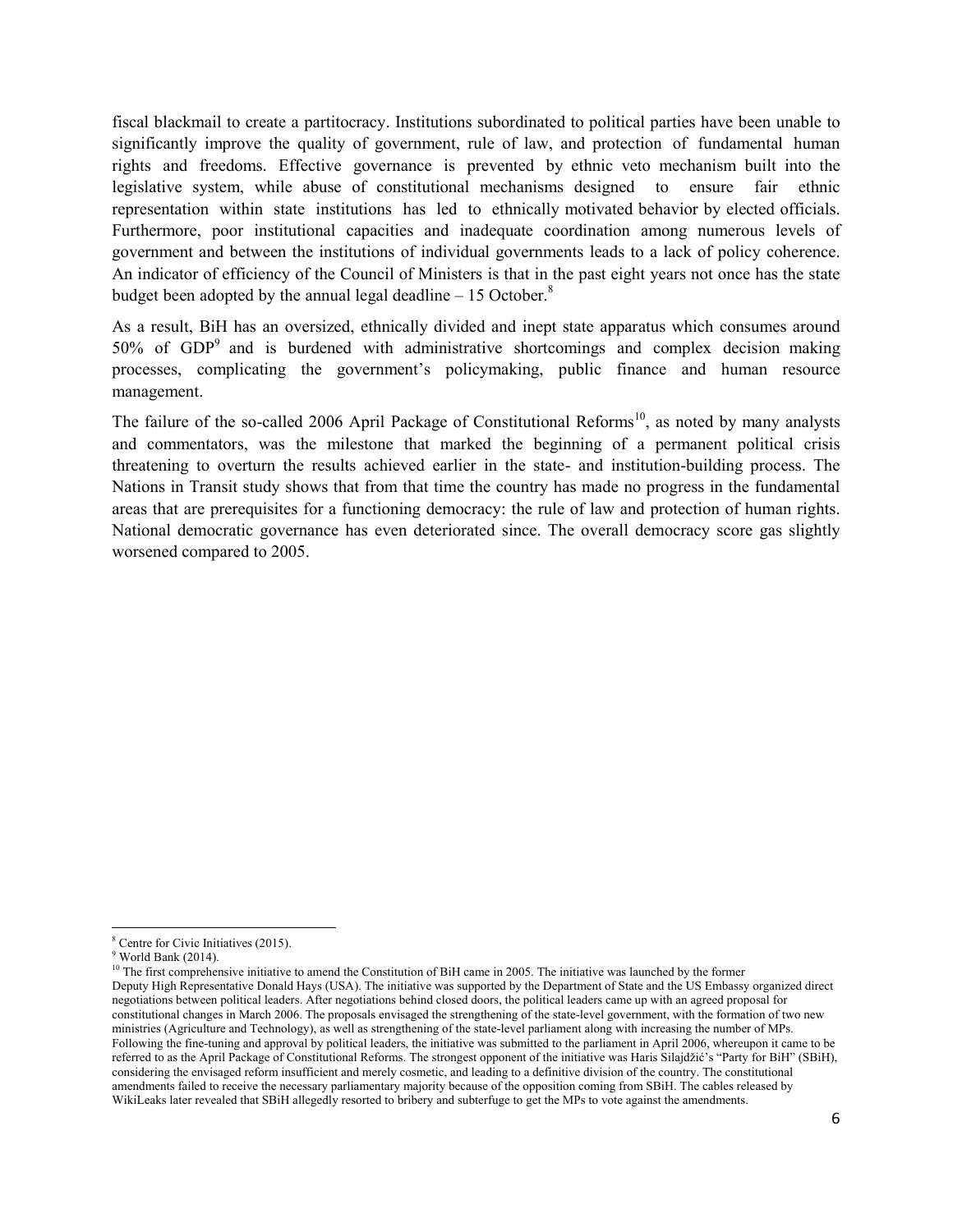|                                                      | Nations in Transit Ratings and Averaged Scores |      |      |                |                                              |           |      |      |          |      |
|------------------------------------------------------|------------------------------------------------|------|------|----------------|----------------------------------------------|-----------|------|------|----------|------|
|                                                      | 2005                                           |      | 2007 |                | 008<br>009                                   |           |      | 2012 | <u>୍</u> | 2014 |
| <b>Electoral Process</b>                             | 3.25                                           | 3.00 | 3.00 | 3.00           | 3.00                                         | 3.25      | 3.25 | 3.25 | 3.25     | 3.25 |
| Civil Society                                        | 3.75                                           | 3.75 | 3.50 | 3.50           |                                              | 3.50 3.50 | 3.50 | 3.50 | 3.50     | 3.50 |
| Independent Media 4.00 4.00 4.00 4.25 4.50 4.50 4.75 |                                                |      |      |                |                                              |           |      | 4.75 | 4.75     | 4.75 |
| National Democratic<br>Governance                    |                                                |      |      |                | 4.75 4.75 4.75 5.00 5.00 5.25 5.25 5.50 5.50 |           |      |      |          | 5.75 |
| Local Democratic<br>Governance                       | 4.75                                           |      |      | 4.75 4.75 4.75 |                                              | 4.75 4.75 | 4.75 | 4.75 | 4.75     | 4.75 |
| Judicial Framework<br>and Independence               | 4.25                                           |      |      |                | 4.00 4.00 4.00 4.00 4.00 4.25 4.25           |           |      |      | 4.25     | 4.25 |
| Corruption                                           |                                                |      |      |                | 4.50 4.25 4.25 4.25 4.50 4.50 4.50 4.50 4.75 |           |      |      |          | 4.75 |
| Democracy Score                                      | 4.18                                           |      |      |                | 4.07 4.04 4.11 4.18 4.25 4.32 4.36 4.39      |           |      |      |          | 4.43 |

 *Table 1: Nations in Transit 2014, Freedom House (2014)*<sup>11</sup>

Another key characteristic of BiH is a large gap between the laws and practice, or lack of consistent implementation of the laws.<sup>12</sup> Thus, according to the Global Integrity Report 2011, BiH ranks among the countries with the lowest level of actual implementation of legislation.<sup>13</sup>

Arbitrary and inconsistent implementation of the law by the state administration is a result of insufficient institutional capacities and their subordination to political parties. Judicial institutions, suffering from unclear division of responsibilities, huge backlogs of cases and subordination to political power centers, fail to provide citizens with access to justice within a reasonable period, while acting protectively towards public officials by ignoring cases of high- profile political corruption, elaborated below.

The independence of the executive is weakened by the autocratic way in which political parties operate, with no internal party democracy and concentration of real power in the hands of their leaders. Thus, all important executive and legislative decisions (such as reform of the constitutional system and harmonization with the European Convention on Human Rights, issues

related to state property, the census, and the distribution of managerial positions in state institutions) are made in the informal meetings between the political party leaders. These decisions are subsequently sent to parliaments for adoption merely to meet the form.<sup>14</sup> An example of the aforementioned practice was the process of negotiations on constitutional reforms following the European

  $<sup>11</sup>$  The ratings reflect the consensus of Freedom House, its academic advisers, and the author(s) of this report. The opinions expressed in this report</sup> are those of the author(s). The ratings are based on a scale of 1 to 7, with 1 representing the highest level of democratic progress and 7 the lowest. The Democracy Score is an average of ratings for the categories tracked in a given year.

 $12$  Transparency International BiH (2014b).

<sup>&</sup>lt;sup>13</sup> Global Integrity (2012). The survey ranks countries on a 0-100 scale, where 100 is the maximum score, measuring the quality of the legal framework and the level of its actual implementation. BiH's legal framework received a score of 92, and for the level of its actual implementation 35.

<sup>&</sup>lt;sup>14</sup> Al Jazeera Balkans (2012).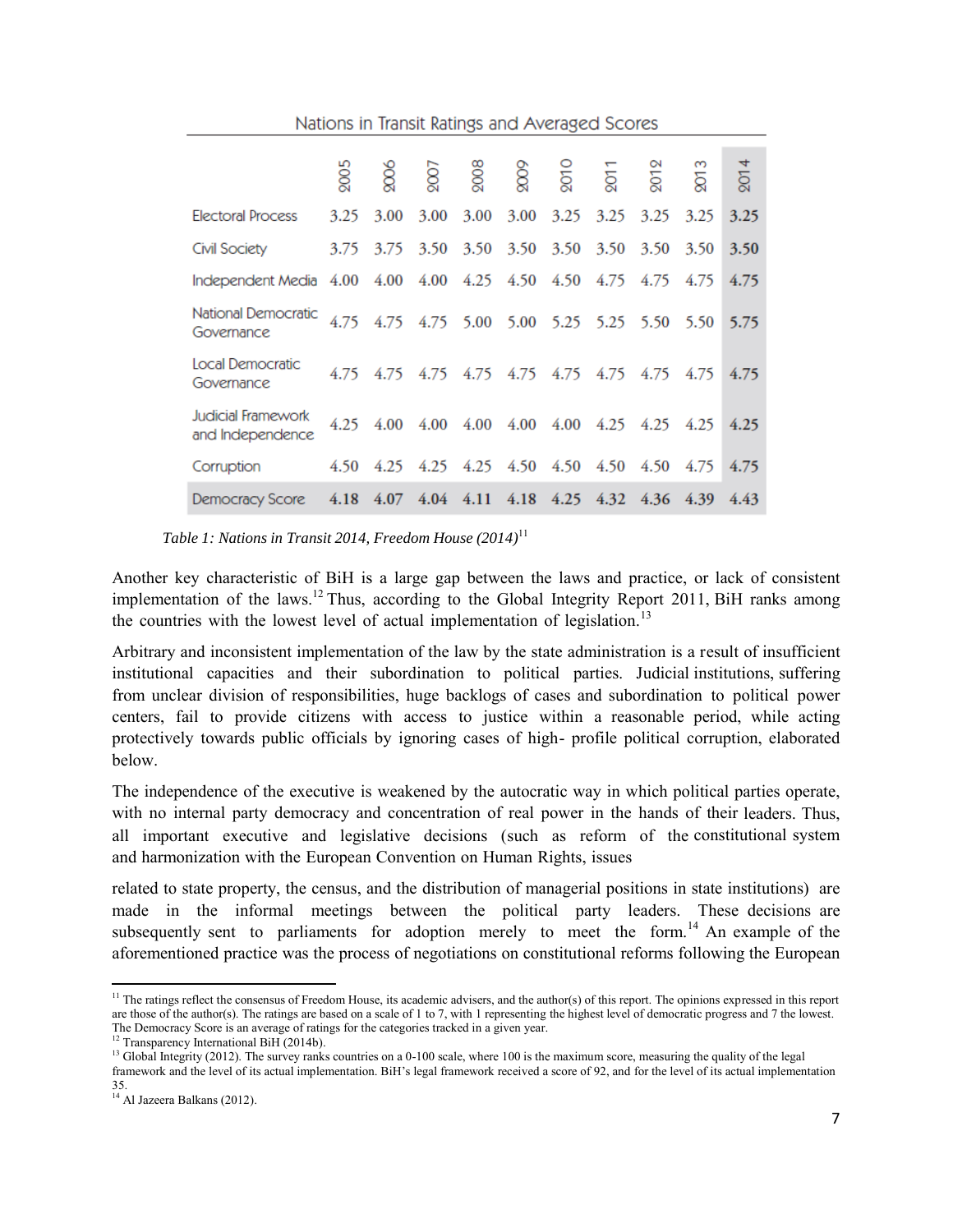Court for Human Rights' ruling in the so-called Sejdić-Finci case.<sup>15</sup> After almost five years of informal negotiations the leaders failed to reach an agreement to the reform the Constitution and the Election Law in line with the European Court's ruling.

The bargaining process behind formation of the executive is best illustrated by the formation of the BiH Council of Minister and the FBiH Government following the 2010 general elections. In violation of the FBIH constitutional provisions and without a majority in the House of Peoples, the FBiH Government was elected in 2010 only to be dismissed in a no-confidence vote two years later. However, the Government continued to operate in a caretaker capacity because political leaders were unable to agree on the formation of a new government. The Council of Ministers was not formed until almost two years after the 2010 election. Even then, its composition (i.e. members of the coalition) changed twice in a very short period of time, and it remained effectively blocked for a largest part of its mandate.

Executive authorities often abuse the authority of the legislative branch. A 2014 example concerns the decision of the FBiH Government to transfer funds from the special-purpose disaster account to current budget spending, just days before the floods struck the country with devastating consequences. No one has ever been called to account for unauthorized spending of funds earmarked for flood protection and defense.

When it comes to the fight against corruption, a general conclusion stemming from the EU Progress Reports as well as reports of non-governmental organizations is that the government in BiH has so far failed to adequately come to grips with corruption. This is evidenced by the fact that only 10% of the legal and institutional measures envisaged under the 2009–2014 Anti-Corruption Strategy and Action Plan have been implemented in full.<sup>16</sup> In recent years the executive has initiated changes to dilute important anticorruption laws, most notably the Conflict of Interest Law. Although the Law on the Agency for the Prevention of Corruption and Coordination of the Fight against Corruption was adopted in December 2009, it took Council of Ministers almost three years to adopt the Rules on the Agency's internal organization, thus delaying the start of the Agency's operations.

It therefore appears the BiH politicians are only pro-European at surface, while unprepared to subject themselves to the Brussels checks and balances and the various institutional and otherwise reviews. The picture portrayed is that of a dissonance between how the people feel (most surveys show 4/5 to 3/4 in support of EU integrations; source Nezavisne Novine (2015)) and the political behavior. Nominally, the EU integration is the declared political vision and therefore the acqui and the conditionalities this roadmap brings along is what can strengthen democracy and citizen participation. In the short run addressing directly the major changes in running the executive or legislative is highly unlikely, therefore the recommendations of this paper focus dominantly on the 'in-between' public institutions, political party reforms, NGO sector, media etc., all of which can benefit from the accession process. Ultimately, once a greater independence of the justice sector is displayed, the political landscape will start changing much more rapidly.

<sup>&</sup>lt;sup>15</sup> In December 2009 the European Court of Human Rights issued a decision ruling on the applications lodged by two prominent citizens of Bosnia and Herzegovina (Sejdić – Finci), complaining that the Constitution of BiH and the electoral law deny passive suffrage to the group of so-called "others", i.e. those who do not belong to the three constituent ethnic groups eligible to stand for election to the Presidency of BiH and House of Peoples of BiH. The Court's decision ordered that changes should be made to the relevant provisions of the Constitution and the laws that discriminate against "others" thus making them eligible to stand for election.

<sup>&</sup>lt;sup>16</sup> Transparency International BiH (2013).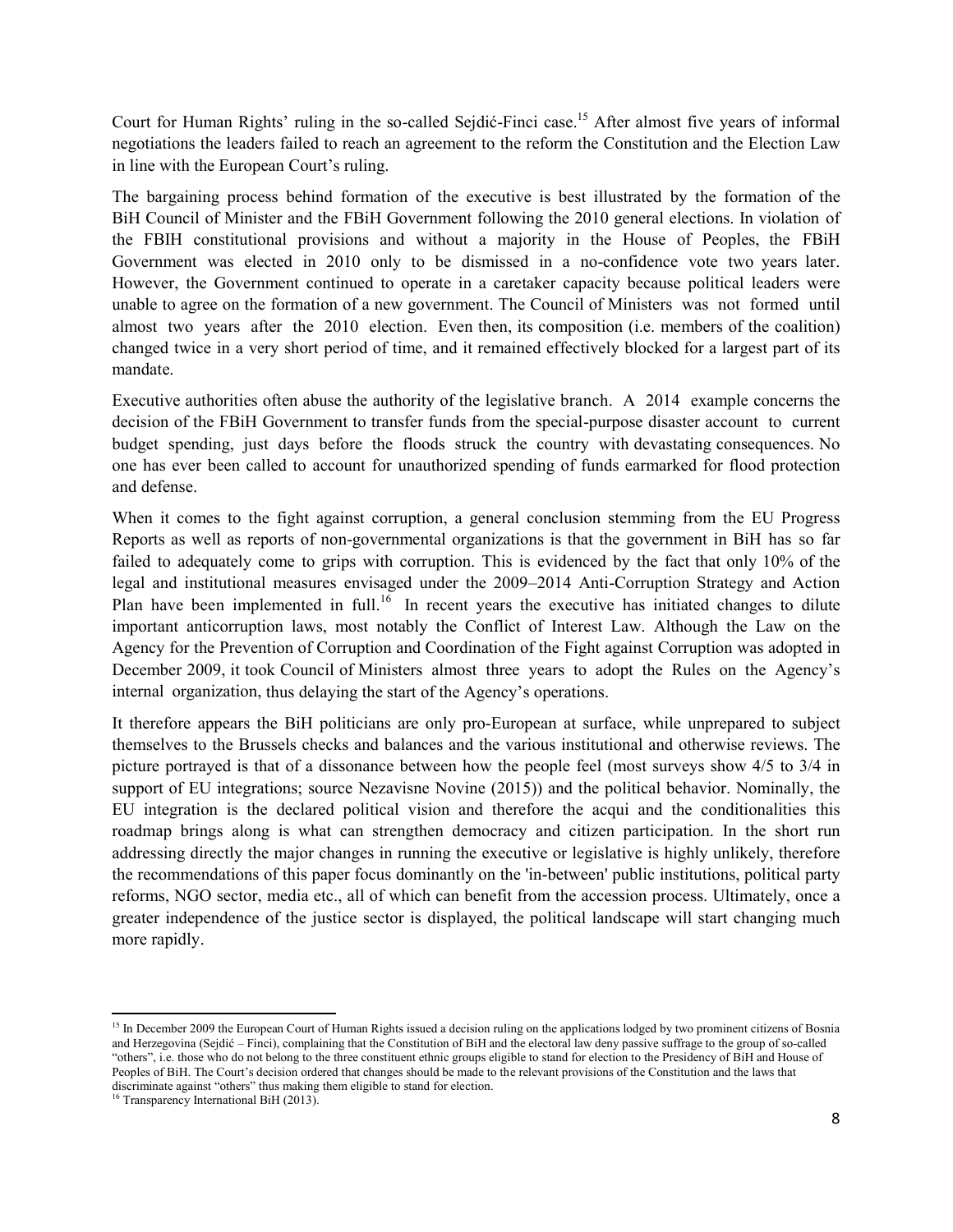#### **Textbox 1: Abuse of public office: Our way or the highway**

There are numerous examples of appointments to highest executive offices of persons who were convicted of or are under investigation for corruption.<sup>1</sup> Also, several ministers and other executive officeholders had been involved in the disruption of public peace and order, in physical confrontations in public places or drunk driving. Nepotism and clientelism is widespread, as demonstrated by the two Entity Prime Ministers who employed their closest relatives in public enterprises. Despite the fact that all the above cases were widely reported in the media, no one has ever been called to account.

Following elections in 2010 and establishment of the Government of FBiH, a total of 939 decisions regulating different personnel/staff positions, removals of management in public companies and institutions and subsequent new appointments were recorded. Prime Minister of FBiH Nermin Nikšić appointed his brother Mirsad Nikšić as the Executive Director for Maintenance in the public company FBIH Roads and Highways. Also, Ivan Šakota, son-in-law of Jerko Lijanović, Deputy Prime Minister and Minister of Agriculture of FBiH, was appointed the Executive Director for economic and financial matters in the same company.

#### **Political parties – the corruption generator**

Following the war, during the period of interventionist state-building, virtually all social and state institutions in the country underwent seemingly ambitious reform processes, with the exception of political parties. There is still no comprehensive law on organizing or funding political parties at the state level, so they are all established and registered separately in each Entity, according to the relevant Entity's law, which limits their activity to that Entity.<sup>17</sup>

Meanwhile, mafia-like political parties have seized substantial control over social, public and economic resources in the country. The vast majority of party bosses have held the leader's position for more than 15 years. Over that time, their wealth skyrocketed. Some estimates from news media<sup>18</sup> say that the most powerful political leaders secretly accumulated wealth worth hundreds of millions.

The current political elites in the country emerged in the early 1990s, with the introduction of the multiparty system in BiH, consolidating power during the war and the post-war ethnic frictions. The internal party election process is fraudulent. Senior party leaders appoint their loyal supporters as delegates to the election conventions or assemblies. These in turn vote for the leaders who appointed them, helping them get re-elected. Lists of candidates for the general elections are drawn up in a similar manner. Loyal party supporters get appointed into managerial positions in public enterprises or political offices in local governments. Once appointed to these positions by the party leaders they are expected to provide party funding. The appointments within a party are never merit or competence based, but rather contingent on loyalty to the party leadership.<sup>19</sup>

<sup>&</sup>lt;sup>17</sup> The Entities' Laws on Political Organizations provide for different founding thresholds: in FBiH, the 1991 Law on Political Organizations (Official Gazette of the Socialist Republic of Bosnia and Herzegovina 27/91) provides that a political party may be founded by at least 50 citizens (Article 11, FBiH LPO); in RS, Article 11 of the RS LPO (Official Gazette of Republika Srpska 15/96 and 17/02) request at least 500 citizens for the establishment of a party, while in Brčko 300 citizens are necessary (BD L

<sup>&</sup>lt;sup>18</sup> A leading source is *inovinapoliticara.cin.ba* - investigative journalist portal on wealth of politicians, Center for Investigative Journalism.<br><sup>19</sup> Bertelsmann Stiftung (2014).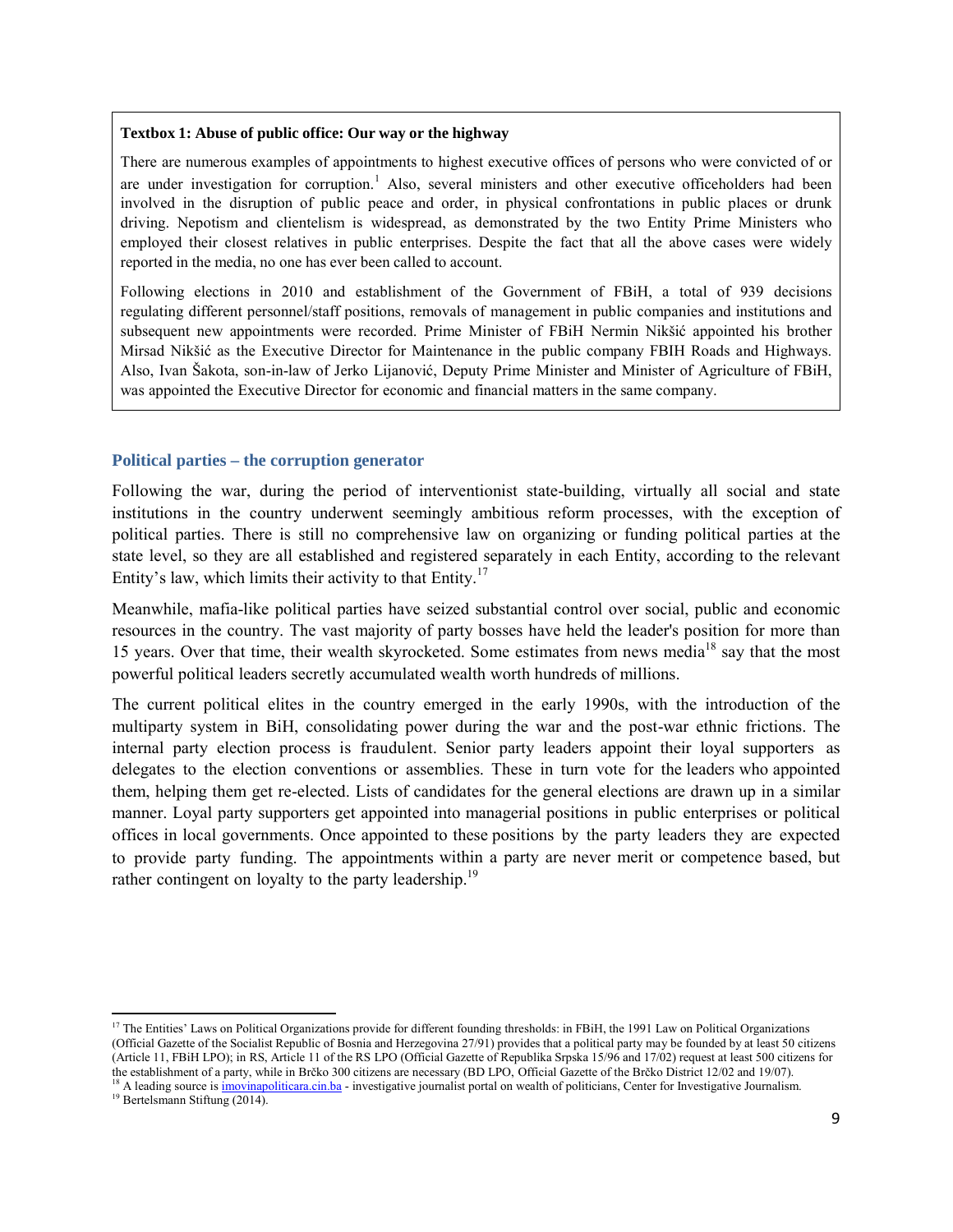#### **Textbox 2: Political party** *modus operandi*

It is common practice for political parties to receive donations from companies doing business with the executive authorities. This is in clear violation of the Law on Financing of Political Parties. The Center for Investigative Reporting in Sarajevo (CIN) has found that six leading political parties took nearly 210,000

KM between 2006 and the end of 2010 from 70 private businesses that had contracts with the government. The ruling political parties also received donations from 39 companies that held contracts with government-controlled public companies. While the law prohibits accepting donations from companies that have done business with government, the same does not apply to doing business with public companies.

When it comes to direct transfers from the budget, in 2012, out of 21 million KM in agricultural subsidies that the FBiH Ministry of Agriculture provided, at least 2.7 million KM went to firms that applied with nonexistent businesses or were owned by party colleagues and the minister's family, according to the same report.

CIN also reported that at least 20 firms owned by officeholders or candidates running for the upcoming elections have concluded at least 166 contracts with public companies and agencies worth at least 13.7 million KM between 2007 and August 2010. The amounts on some of the contracts were impossible to determine as the contracts available to the public are insufficiently specific.

Many political parties have gone so far as to include the name of their party leader in their official name.<sup>20</sup> 77% of the population perceives political parties to be the country's most corrupt institution.<sup>21</sup>

#### **Textbox 3: Embedded networks – example of Milorad Dodik**

When Milorad Dodik, the leader of Independent Social Democrats (SNSD), a party that also carries his name as a suffix, was on trial for misuse of public funds in 2005, the chair of judge panel was Milorad Novković, and the prosecutors Milan Tegeltija and Zoran Lipovac. The court acquitted Dodik of the criminal charges and ever since the careers of the prosecutors and chief judge progressed considerably. Milorad Novković was appointed President of the High Judicial and Prosecutorial Council (HJPC) of BiH, Milan Tegeltija has been appointed the President of Banja Luka Court. After Novaković's mandate expired, he was appointed the President of the HJPC, while Zoran Lipovac held a ministerial position, after which he was appointed a Constitutional Court judge.

A similar case was appointment of the BiH Ombudsman, who is legally expected to be independent and nonpartisan. Ljubomir Sandić, one of the SNSD leaders, was appointed Ombudsman. Another instance was the Supreme Audit Institution (SAI) RS. Duško Šnjegota, previously Deputy Finance Minister and a close affiliate of SNSD, was appointed the Head of SAI RS. Džerard Selman, who had been a member of the Steering committee of SNDS, was appointed Chief Justice of the Constitutional Court of the RS, even though the related law explicitly requires that person not to have any political affiliation.

#### **Following a short post-conflict surge the economy quickly went flat**

BiH has progressed only slowly on the economic recovery and reform path. Much of the immediate postwar assistance of donor funds resulted in restart of some manufacturing capacities and the service industry, but that quickly subsided, as the national authorities attempted to take over the reform agenda. Growing disengagement of the international community and strengthening of the national grip over the economy led in fact to a reversal of many reforms and prolonged suffering of the

 <sup>20</sup> Offical name of the Alliance of Independent Social Democrats include the name of party leader Milorad Dodik, also the name of Democratic front include the name of party leader Željko Komšić. 21 Transparency International (2013).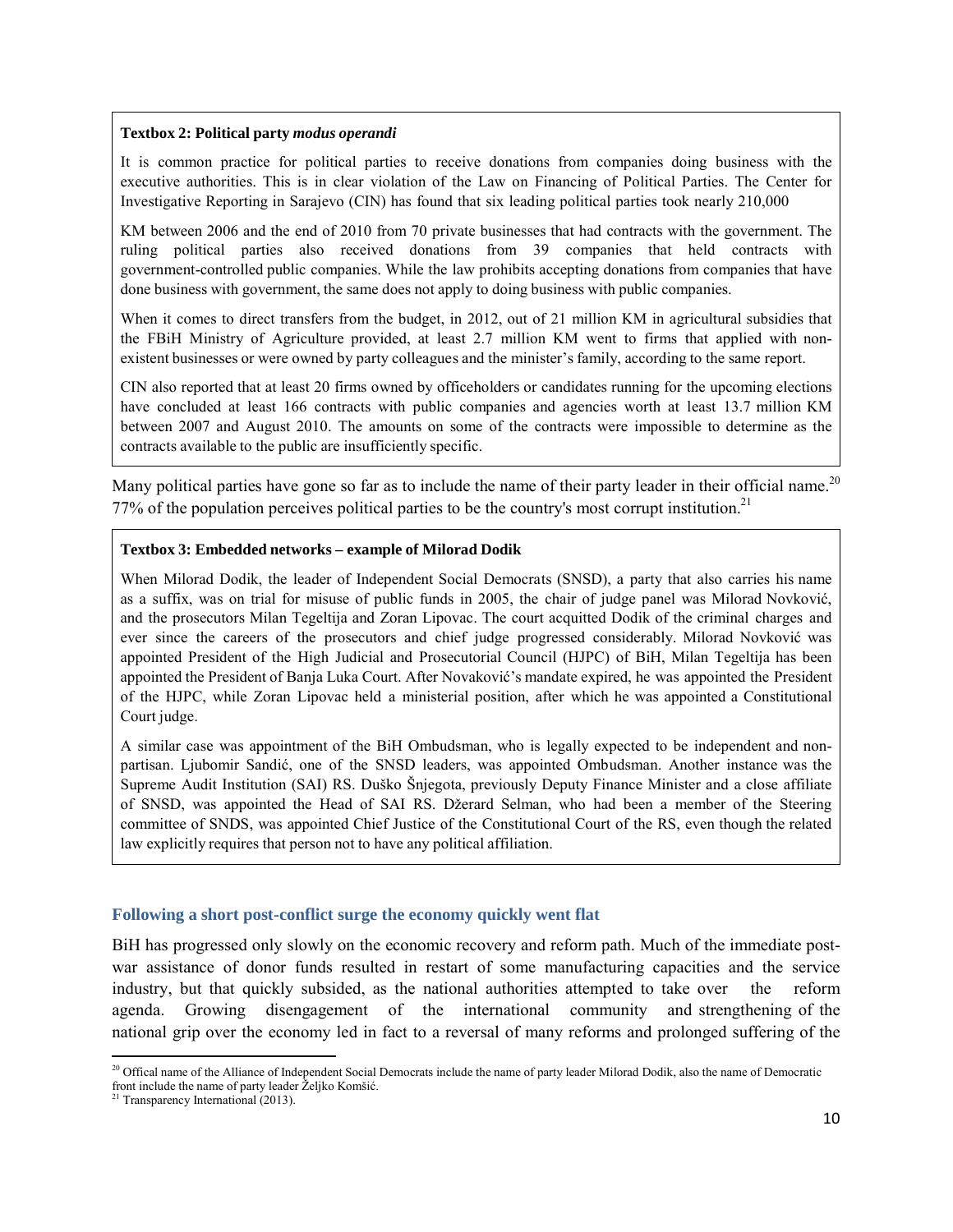

economy and the real sector. This is best illustrated by the GDP growth as well as the trade data.

The GDP growth rate dropped significantly following the immediate aftermath of the conflict, with a negative trend overall. By 2000 this had stabilized just below 6% until 2009, which is when GDP reached a negative or a barely positive balance. This is mirrored in the trade figures, which have recorded mostly a downward trend since the late 90s. As the economy went through a surge in the late 90s, the trade volume followed suit. The relatively stable mid-2000s saw another expansion in trade, chiefly also because the internal market began to prosper while the GDP growth stabilized. However the downward trend began again before the global economic crisis and the BiH economy has not recovered since.

Instead, the economy is dependent on external borrowing and remittances coming from the large and expanding migration, which no longer consists of genuine asylum seekers but rather is economic in nature.<sup>22</sup>

  $22$  Source (chart data): World Bank (2015).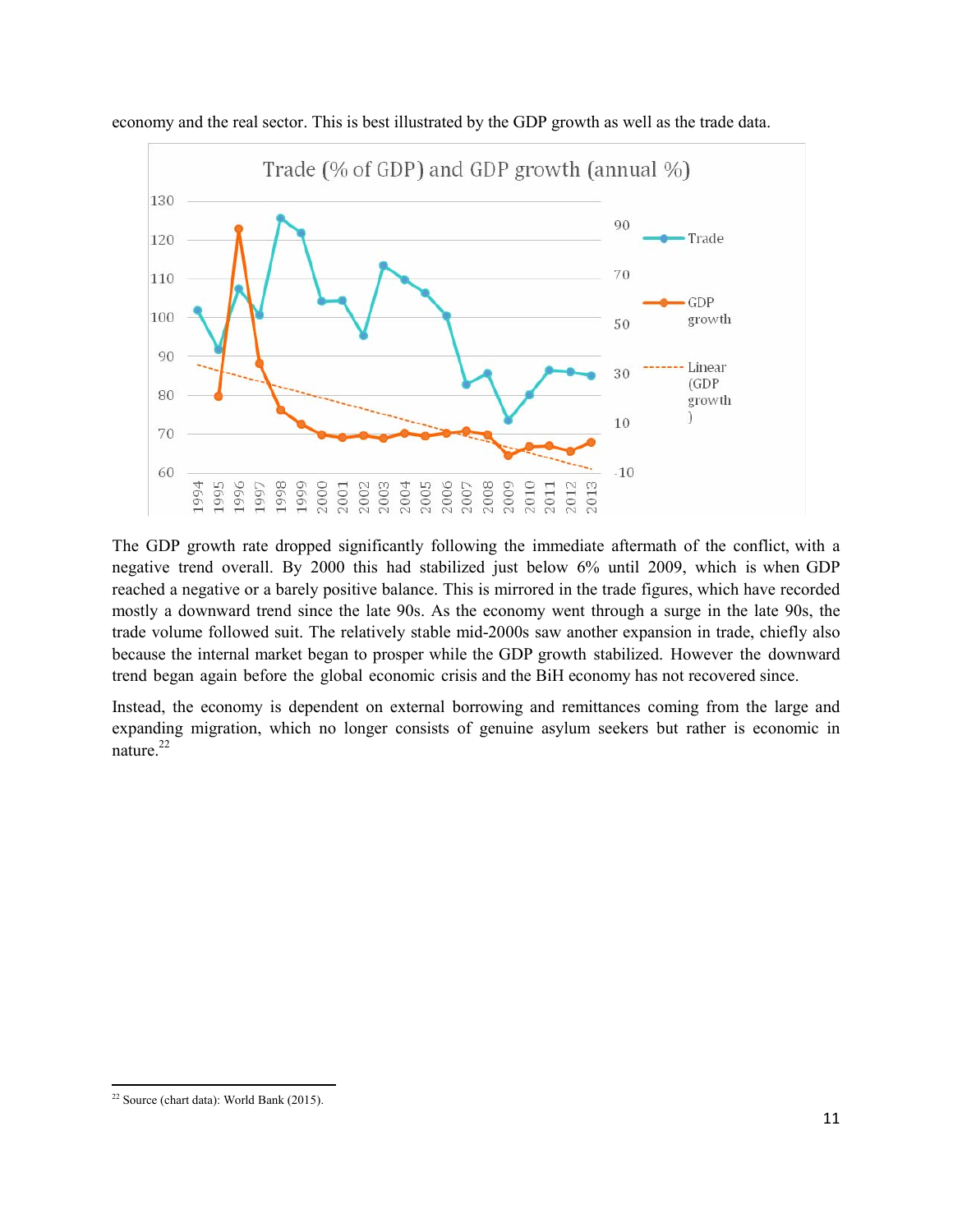Foreign debt rose steadily since the early 2000s and more recently exceeded 60% of GNI, becoming a key source of revenues for the budget. Looking at the expenditure side, it is mostly invested in unproductive items. Over 60% of the RS and FBiH entity budgets finance public sector salaries and the social safety network, on top of which there is a significant portion for foreign debt servicing in each entity budget or another  $30\%$  on average.<sup>23</sup> That percentage relative to the entire budget, but also the absolute payments for salaries and social benefits have been steadily rising from one year to another, which led to further foreign and domestic borrowing as well as tax increases (VAT, income, corporate etc.). The budget deficit still stands at  $-3.6\%$  of the GDP.<sup>24</sup> This imbalance in turn led to social instability, unrest and riots in early 2014.

Political instability as the biggest obstacle to the national economy was reported by 25.1 per cent of BiH firms in 2009, which rose to a staggering 31.4 by 2013. By comparison, that same year only 10.8 per cent of firms globally reported political instability as an issue (13.5 in the Central and Eastern Europe region according to World Bank Enterprise Surveys data).

Because of large migration outflows during the war period in 1990s, BiH is the sixth leading country in terms of receiving remittances as a percentage of GDP (ranging between 13 and 23 per cent during 2006- 2010). Annual inflows of international remittances, through the banking system only, are estimated at US\$ 2.228 billion by the World Bank<sup>25</sup> in 2010, which represents a staggering **45.5 percent** of the US\$ 4.9 billion worth of total exports of goods and services of the country in that same year (in current prices).<sup>26</sup> But the World Network of Bosnian Diaspora estimates the remittance inflows to be almost double, as the majority of remittances are sent as cash transfers through informal channels<sup>27</sup> and support household consumption, thus keeping the system from collapsing altogether.

## **Complex business environment hampers recovery and growth**

Meanwhile, the un-restructured, fragile economy continues to underperform: in the composition of GDP by end use, exports of goods and services account for 29%, while imports come to -52.4%.<sup>28</sup> Thus exports are disappointingly low, while imports remain high, causing the lasting negative net trade balance and outflow of capital. The real sector is overburdened with taxes that are being pumped into the unproductive public sector.

  $^{23}$  Budgets: Republika Srpska (2015) and Federation BiH (2015).

 $24\overline{2014}$  est., CIA (2015).

 $25$  World Bank (2011).

<sup>&</sup>lt;sup>26</sup> Source: World Bank (2015).

 $27$  Oruc (2011).

 $28$  CIA (2015).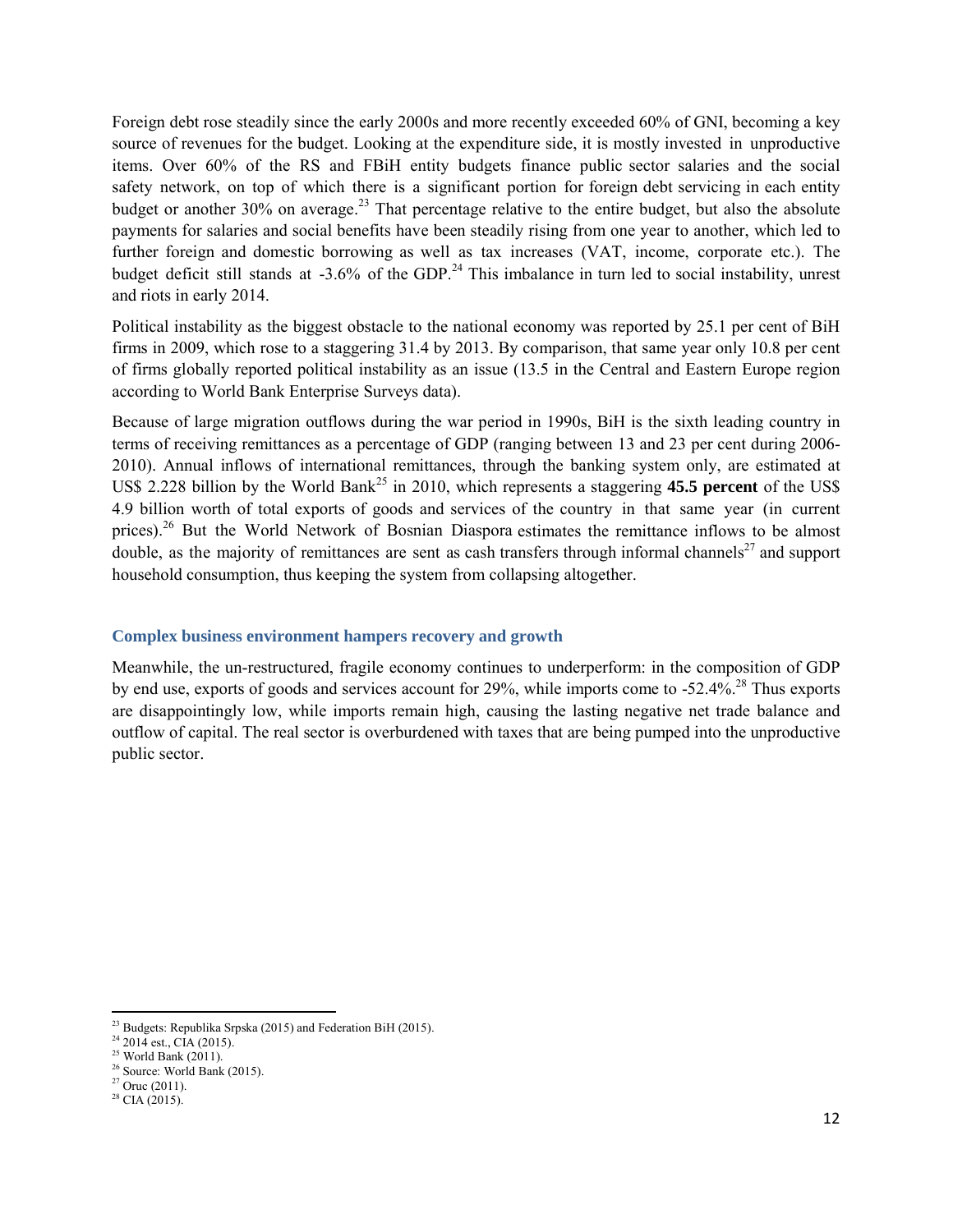

This key source of government income recorded a significant rise in mid-2000s and remains more than 50% higher than in the post-war years. The World Bank's Enterprise survey<sup>29</sup> also reflects this movement: in 2005 companies did not consider taxes too large a problem, but by 2009 it was. It remains one of the key problems the private sector identifies, though rising concern about instability has reduced its relative saliency.

Percentage of firms identifying tax rates as a major constraint (through WB Enterprise Survey  $(2013)^{30}$ :

| 2005 2009 |      | $-2013$ |
|-----------|------|---------|
| 15.7      | 37.8 | 20.3    |

Enterprise ownership and legal incorporation structure in the non-agricultural, formal private economy reveals another worrying trend:

| Economy                          | Year |                                                      | Proportion of Proportion of Proportion of Percent of Percent of Percent of |                                                                                  |                                              |                                                               |                                                       |
|----------------------------------|------|------------------------------------------------------|----------------------------------------------------------------------------|----------------------------------------------------------------------------------|----------------------------------------------|---------------------------------------------------------------|-------------------------------------------------------|
|                                  |      | private domestic private<br>ownership<br>firm $(\%)$ | in aownership<br>in athe<br>firm $(\%)$                                    | foreigna firm held by firms with legal firms with legal firms<br>owner(s) $(\%)$ | largest status<br>publicly<br>listed company | ofstatus<br>privately held<br>Limited<br>Liability<br>Company | with<br>of legal status of<br>Sole<br>Proprietors hip |
| All Countries                    |      | 87.7                                                 | 9.2                                                                        | 83.1                                                                             | 3.1                                          | 39.1                                                          | 40.0                                                  |
| Eastern Europe &<br>Central Asia |      | 93.7                                                 | 4.9                                                                        | 85.1                                                                             | 1.7                                          | 85.2                                                          | 9.8                                                   |

 $29$  World Bank (2013).

<sup>&</sup>lt;sup>30</sup> This should also be observed in relative terms: as the aforementioned fear of political instability rises, the other issues in relation drop, given the response criteria in the survey.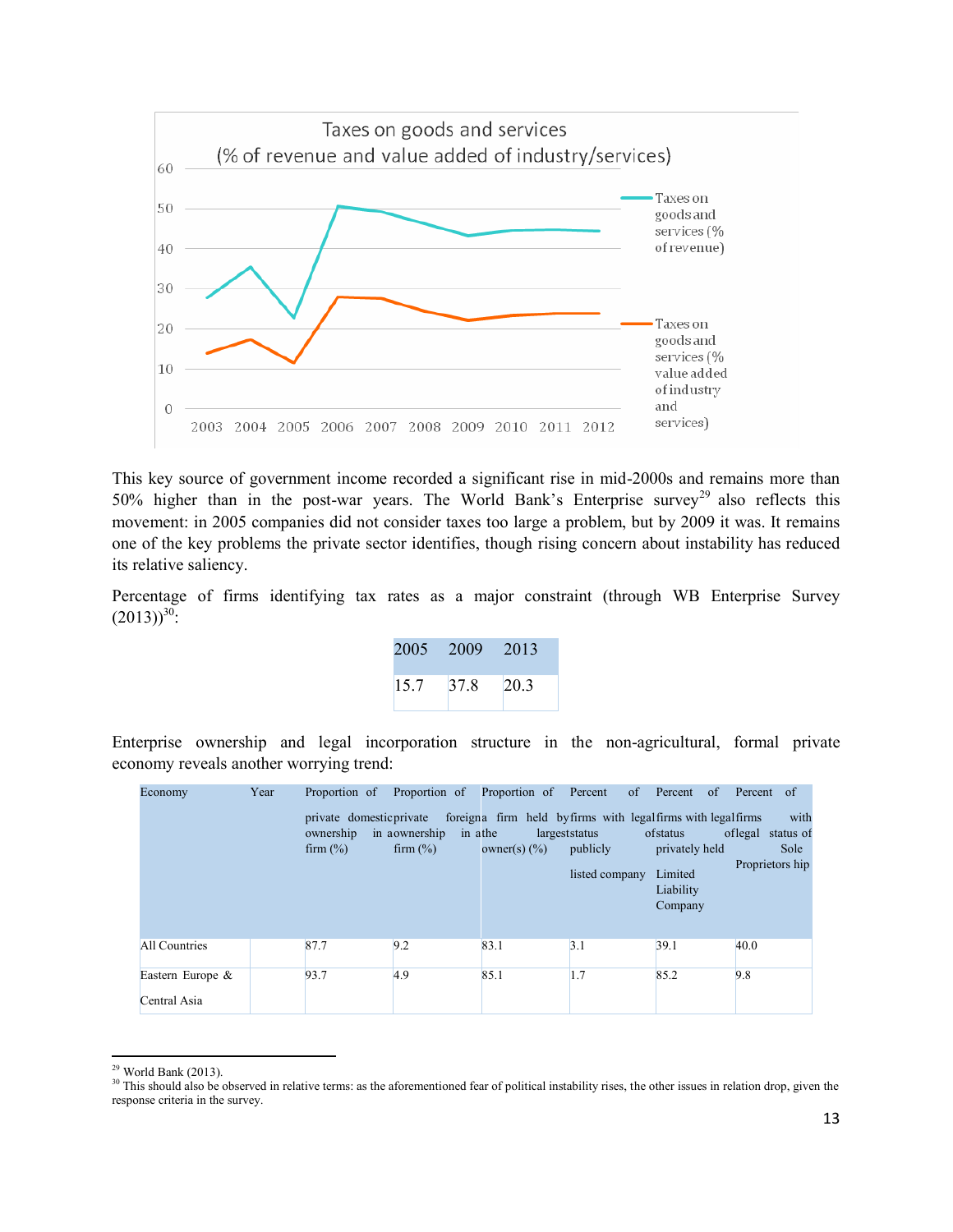| Bosnia      |     | and $2002$ | 42.8 | 10.2 | 66.2 | 17.6 | 16.0 | 0.0  |
|-------------|-----|------------|------|------|------|------|------|------|
| Herzegovina |     |            |      |      |      |      |      |      |
| Bosnia      | and | 2005       | 79.7 | 13.0 | 78.9 | 7.5  | 16.4 | 0.0  |
| Herzegovina |     |            |      |      |      |      |      |      |
| Bosnia      | and | 2009       | 89.4 | 5.2  | 92.0 | 13.8 | 56.7 | 26.5 |
| Herzegovina |     |            |      |      |      |      |      |      |
| Bosnia      | and | 2013       | 93.4 | 5.4  | 88.1 | 3.3  | 96.7 | 0.0  |
| Herzegovina |     |            |      |      |      |      |      |      |

There has been a steady change of ownership structure, with foreign capital fleeing the country. While BiH took pride in the early 2000s in having a greater presence of foreign capital than the average CEE country, this figure now reaches only about 1/3 of the peak foreign investment. From a high of \$2.1 billion in 2007, foreign direct investment (FDI) totaled \$392 million in 2012.<sup>31</sup> Meanwhile, capital was changing hands and concentrating in the hands of a few (88-92% of firm capital held by the largest owners). The same goes for legal incorporation: while public listing was popular in 2000s, it drops fourfold by 2013 and switches largely to the much less transparent and very concentrated limited liability company. At that same time, sole entrepreneurship and small crafts are being butchered by bureaucracy and the resulting management costs, so they diminished to the point of disappearance from the economic landscape of the country. Capital is being concentrated among a few powerful people, while wellintended business-oriented individuals are leaving the private sector.

## **Informal networks: story of patronage, privilege and cronyism**

The country is confronted with systemic and rampant corruption – a problem that is not only an obstacle to the implementation of reforms, but also poses a serious threat to everything that has been achieved so far in terms of state- and institution-building. TI BiH analyses indicate widespread political corruption in the country as well as "state capture," which denotes a situation in which the regulatory framework is tailored to suit the interests of particular economic agents.

Nationalist elites that have gradually tightened "state capture," prioritizing their own over the public interest (see textbox 4). "While most types of corruption are directed toward changing how existing laws, rules, or regulations are implemented with respect to the bribe payer, state capture refers to corrupt efforts to influence how those laws, rules, and regulations are formed."<sup>32</sup>

Another aspect of patronage, privilege and cronyism concerns the management of public enterprises, which have been overtly integrated into political parties as their informal subdivisions. Their principal reporting line is towards the political parties, whose prominent cadres are the formal management. A vital aspect of corruption is public procurement, where many forms of embezzlement are tolerated – from addition of innumerable annexes altering the contract value after the signing, to failing to deliver on the prepaid contract etc. For the system to function with impunity, political parties exert control of law enforcement agencies and the judiciary in order to avoid prosecution. This is often managed under the umbrella of ethnic divisions in law enforcement and judiciary that enables their

 <sup>31</sup> US State Department (2014).

<sup>&</sup>lt;sup>32</sup> Hellman, Kaufmann (2001).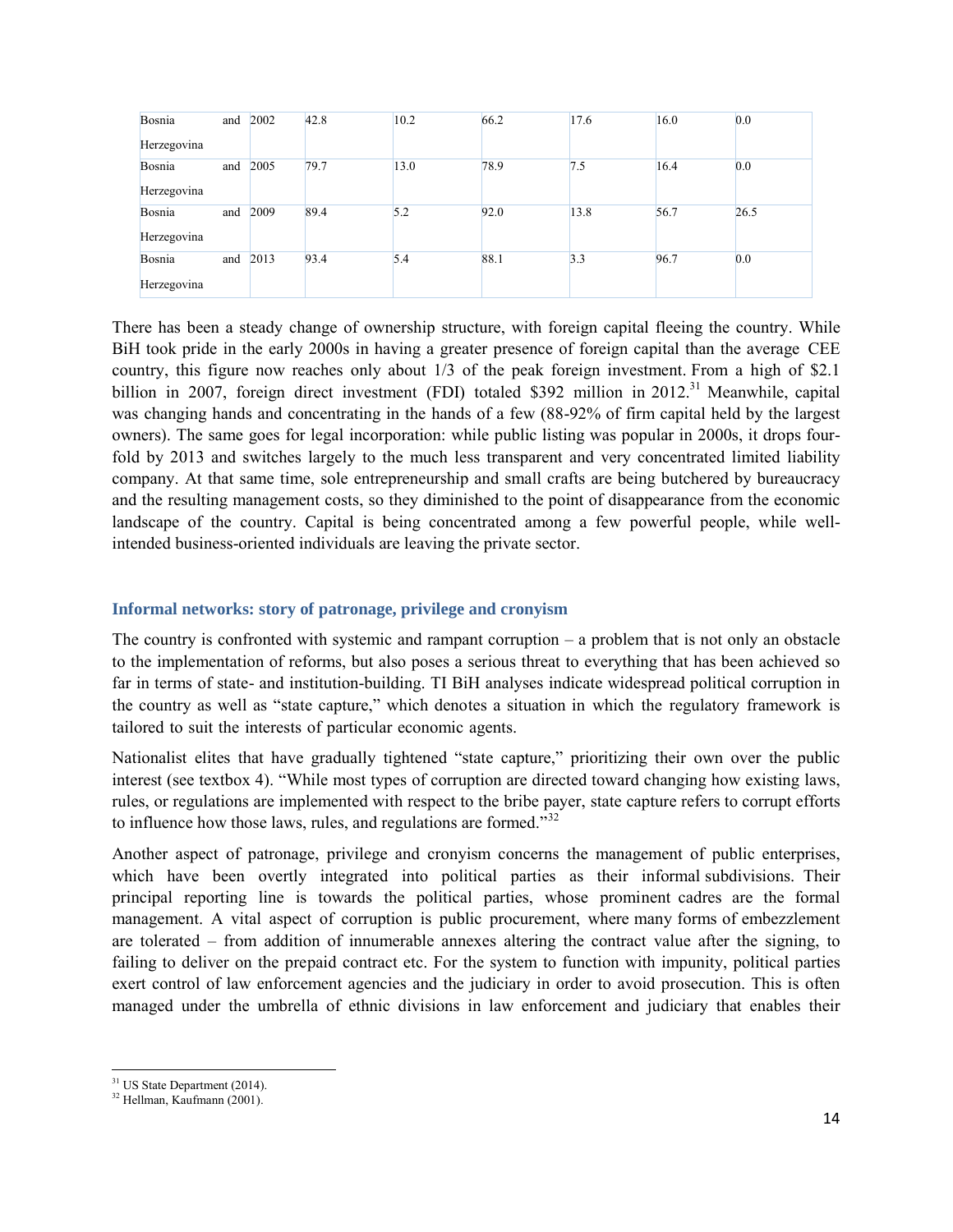effective party control. Media are extensively used to back such operations.<sup>33</sup>

#### **Textbox 4: Blurred line between state budget and private pockets**

Evidence exists of executive officeholders using direct budget transfers as subsidy payments to their own private firms or firms owned by their closest relatives. During Minister Vahid Hećo's term of office (2006-2010) as the Ministry of Energy of FBiH, he distributed nearly KM 15 million worth of subsidies to private businesses in FBiH and Brčko District. Journalists of the Centre for Investigative Journalism (CIN) found that at least KM 4 million of that amounts had been allocated to companies whose owners or directors were members of or donors to the ruling parties in FBiH. Similarly, the RS Investment and Development Bank (IDB), which is run by the Government of RS, provided capital injections or gave soft loans to companies owned by high-ranking officials and their relatives. "Fruit Eco" is a private company for production and distribution of fruit and vegetables from Gradiska in which Igor Dodik, son of RS Prime Minister/President Milorad Dodik, owns 50% of the shares. The firm was established in 2007, by Igor Dodik and Mirko Dobric, another Dodik close relative, with the minimum founding capital of 2,000 KM (1,000 Euros) - 1,000 KM from each. In July 2008, the Credit Committee of the RS IDB, which was then presided over by Prime Minister Milorad Dodik, decided to award a 3,000,000 KM loan with mostly concessionary terms to "Fruit Eco" company, with a repayment period of 15 years and a grace period of 3 years.

### **State-owned enterprises as a key generator of economic losses and party revenue**

The concentration of capital is fueled through direct fiscal transfers to state-owned companies (SOEs), run by the political cronies of the parties in power.

Some of these formerly successful SOEs have accrued significant debts from unpaid health and pension contributions. Potential investors are required to assume these debts and maintain the existing workforce by the inflexible privatization agreements offered to them. This, too, contributed to the significant shrinking of foreign investment in the last several years. Artificially employed labor remains a budgetary liability and further subsidies are being poured into these SOEs in order to maintain social stability and preserve peace, at the expense of the shrinking real sector and expanded borrowing, both domestic and foreign.

<sup>&</sup>lt;sup>33</sup> Over the last 15 years, TI BiH, Center for Investigative journalism and other organizations and media have exposed numerous corruption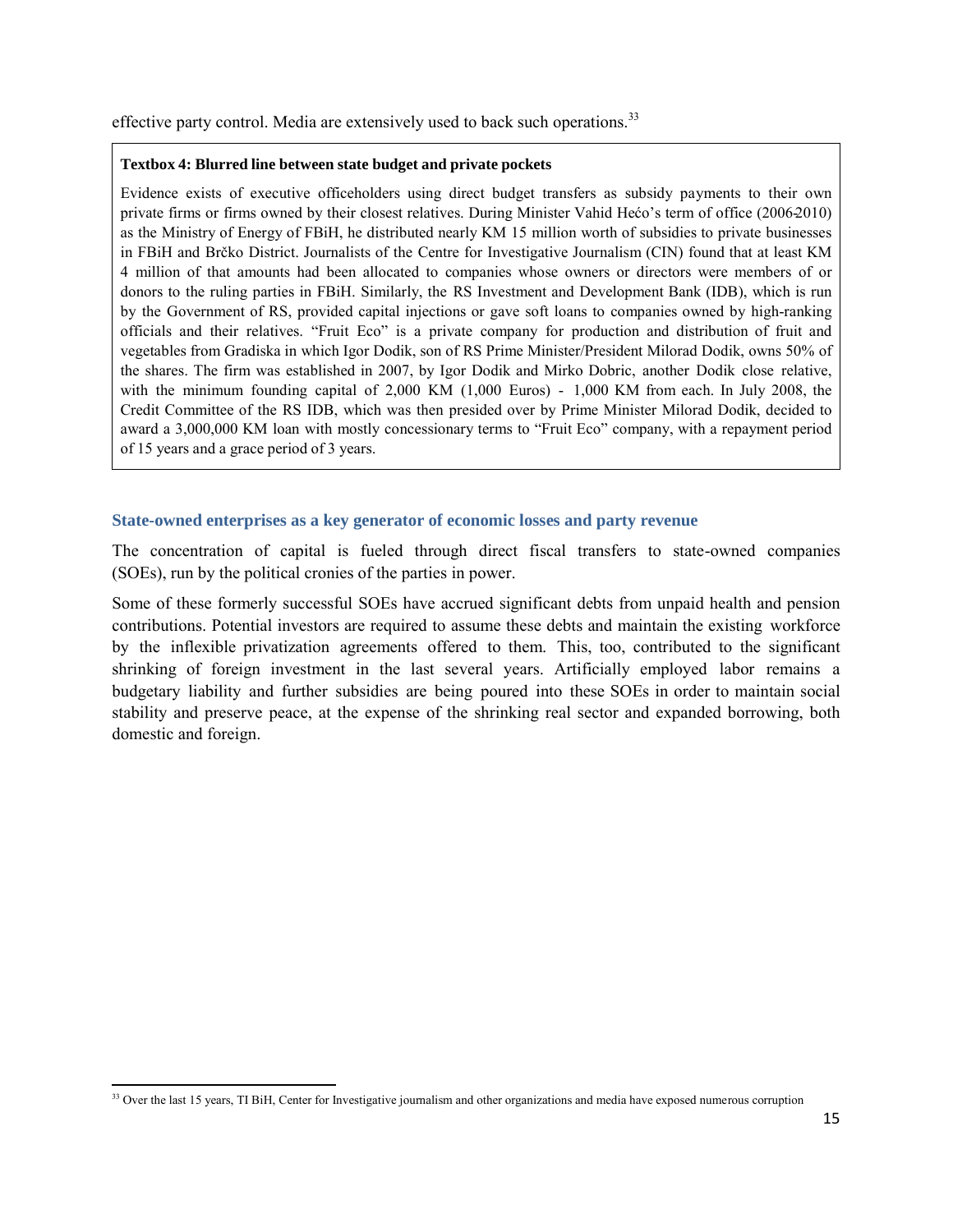

Meanwhile, the governments at all levels did very little or nothing to improve the business environment and remove the mounting non-tariff barriers as the distance to frontier for the selected key investment climate indicators in the Doing Business demonstrates for BiH over years.



There has been almost no progress reforming the business environment in over a decade, as bureaucracy does little to let go of the status quo and its privileges in the form of official fees and sometimes related informal payments associated with issuance of licenses, permits (especially in the construction sector). This leaves the BiH economy with a hugely oversized state-owned sector that keeps accumulating arrears and debts. The environment for the real sector is anything but a level playing field. High barriers to entry, concentration of power, lack of access to capital for unconnected entrepreneurs, and difficult conditions for managing a business mean few businesses dare to enter the market. The number of start-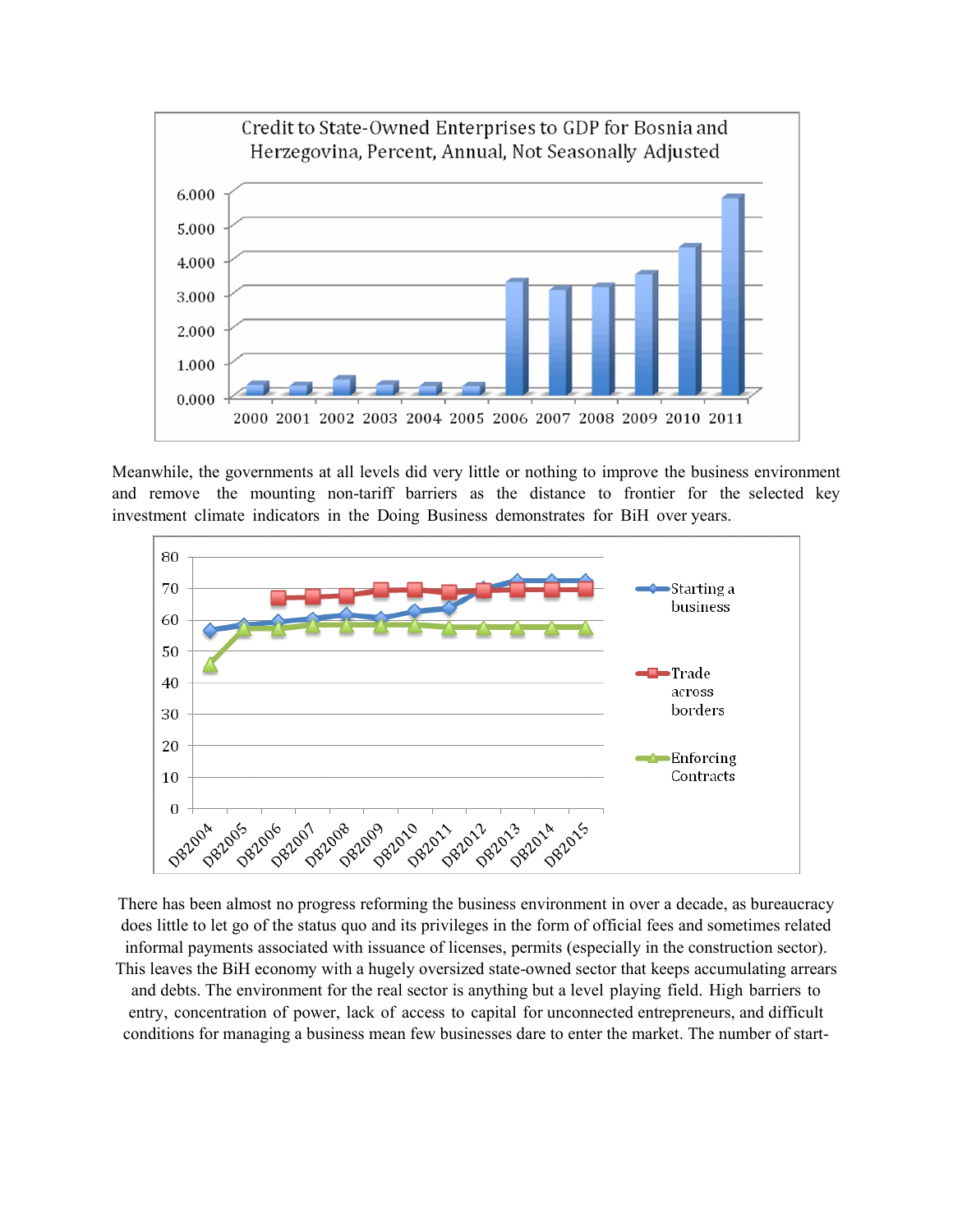

ups annually has fallen by about  $1,000$  to  $1,828^{34}$  and showed no sign of post-global crisis recovery.

For those that continue to operate in the market, the sources of funding have become scarcer. The economy in the immediate post-war period saw fast growth financed mostly through sales. In more recent years firms increasingly borrow to keep the workforce employed and thus preserve social stability. Some of that funding comes from the banks that are state-owned or are subject to party interests, which enables unsound borrowing. Around two-thirds of BiH firms now borrow capital from banks or other financial intermediaries, which is higher than the global or CEE average, which is just above 1/3 of all businesses.35 Many of these loans are channeled through the highly political entity-level development banks. Subsidies to the SOEs and politically connected private sector have thus surged to the dramatic new highs. The entity budgets for 2015 envisage the following: the RS budget foresees KM 99,844,500 for subsidies (27,320,000 to SOEs and 60,000,000 to private enterprises and agriculture); while the FBiH subsidies total KM 130,097,311: 57,933,599 to SOEs (2014 ended with subsidies to SOEs of: 112,373,908) and 72,163,712 to private enterprises and agriculture. Together that represents almost KM 230 million, which is approximately one-third of FBiH total borrowing or 1/2 of RS borrowing in foreign and domestic markets.

The mere existence of 13 different privatization laws for 13 different constituencies (10 cantonal, FBiH, RS and Brcko) has led to several different models of privatization implemented by 13 agencies. To date the results of the process have been impossible to measure and the ownership structure of the privatized entities remains unclear.

The costs of such a poor management of the public sector and particularly the SOEs are borne entirely by the real sector and the citizens: through borrowing, now and in the future. Taxes are being diverted to subsidies that cover negative enterprise balances. These taxes are collected from the few that produce new value to fund those that produce nothing or even negative value. Additionally, SOEs and the public sector engage in non-transparent and often corrupt public procurement practices, which is another expense picked up by the citizens, who have no access to the proceeds that could have been raised through sale of state property. This represents an additional opportunity cost resulting in lack of fresh capital, new technologies and new employment. As the private sector shrinks and foreign investment leaves,

  $34$  2012 figures, World Bank (2015).

<sup>&</sup>lt;sup>35</sup> WB Enterprise Surveys (2009) and (2013).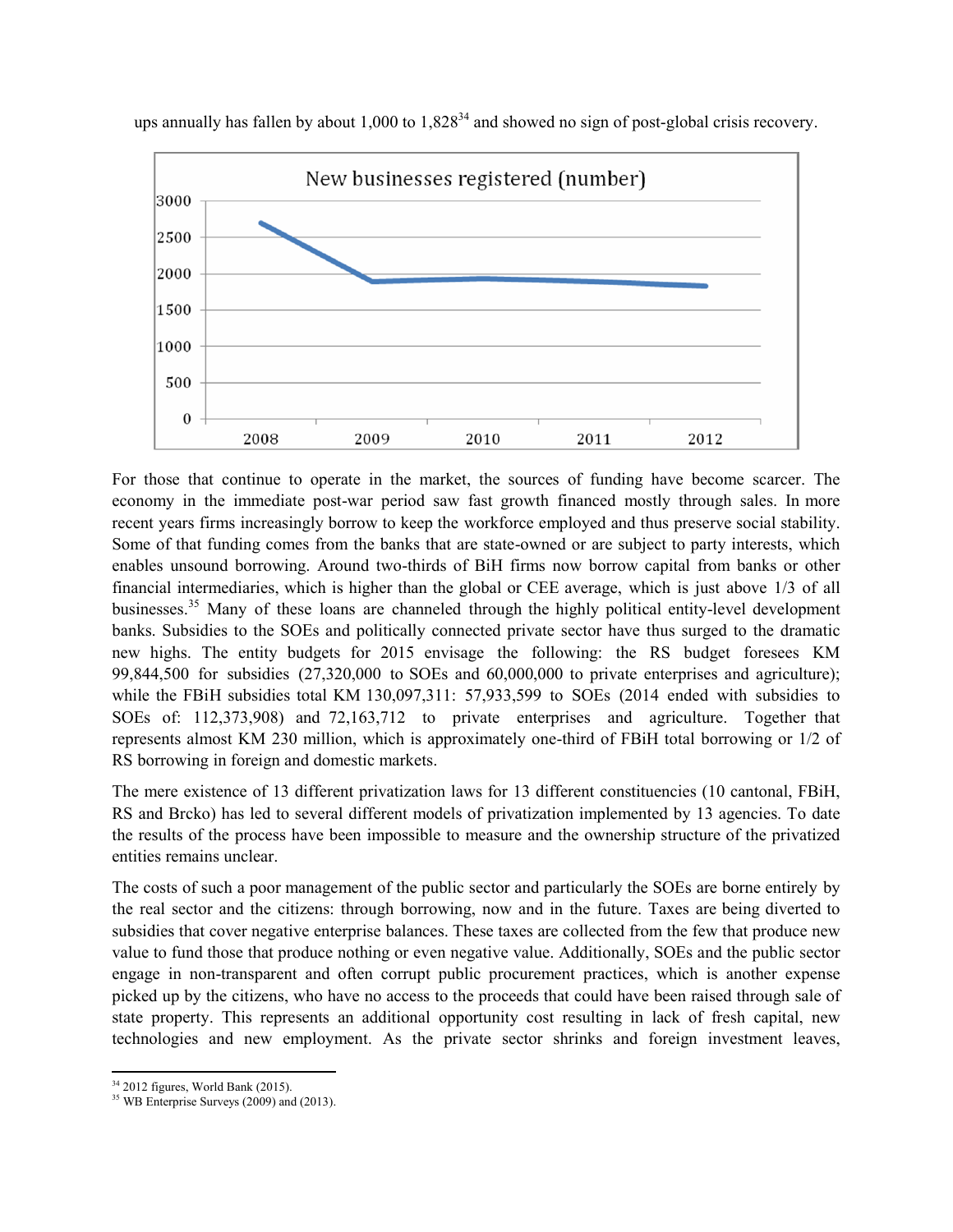entrepreneurship is on the verge of collapse.

The only ones to profit from the perseverance of the large state-owned sector and particularly the large infrastructure and utility monopolies are the political cronies who launder public money through their accounts and syphon them into the private or party coffers (through illicit procurement, ghost workers in pay-lists, fictitious expenditures, etc). This has provided the incentive to renationalize some of the already privatized companies. The RS Government approved debt-equity swaps (increasing the share owned by the state sector) from 2013 by means of a law (Law on Special Tax Debt settlements<sup>36</sup>), Art.5 of which states that "accrued tax arrears can also be serviced by means of […] (b) conversion of tax debt into ownership (equity) in the society". The entity governments and particularly RS has since rapidly been increasing the share of SOE employees in the economy, preserving for the time being social peace and indebting public finances even further (due to growing subsidies). At the same time, renationalization helps the internal party cadre policies by creating employment opportunities for loyal cronies.

The politicians continue to appoint leaderships of SOEs that in turn engage in reducing the equity of the enterprises and increasing liabilities, through debt creation. Any change in government, particularly in FBiH, leads to a large scale replacement of SOE management from new party ranks. These individuals have their hefty salaries secured through the entity and cantonal budgets irrespective of their performance. Political appointees are also pushed into the boards of directors or supervisory boards, which enjoy large honoraria for their political rubber stamping of management decisions.

Procurement of goods and services also occurs in the same political circles that appointed the management, benefiting only selected firms and individuals. As such procurement is subsidized through the budget, there is no reason to rationalize or select the lowest bidder, but typically an expensive politically appropriate one. This is a racket the SOE managers use to pay back those who hired them and who politically and financially continue to sponsor their work. Some of the private sector also participates in such rackets, but in the form of paid ads in the political party bulletins and controlled media, as several NGOs have been reporting.<sup>37</sup> SOEs' debts are often written off and again transferred to the real sector through external borrowing. These are examples of the 'embedded networks' that saw their predecessors in similar forms during the Alberto Fujimori regime in Peru or that of Slobodan Milosevic in Serbia during the  $1990s.<sup>38</sup>$ 

Reports of the public sector supreme audit institutions (SAIs) have consistently identified systemic problems in relation to how budgets are spent, but the executive has not demonstrated genuine willingness to act on the audit report recommendations. SAIs of both FBiH and RS have attested to largescale mismanagement in performance audits of the utility companies, such as electricity and railroads. Supreme auditors used to be extremely critical in the 2000s, which led to a 'hostile takeover' of those institutions in the current decade, largely ensuring political compliance and far more positive reporting. Even so, all of the above continues to be highlighted in the SAIs' reports.<sup>39</sup>

The structural damage is perhaps even more far-reaching than the immediate damage. The playing

<sup>&</sup>lt;sup>36</sup> Zakon o posebnim načinima izmirenja poreskog duga (2013)

<sup>&</sup>lt;sup>37</sup> According to a 2011 survey 81% of BiH private business owners believe that the political interference in the operations of business sector is very strong, and 61.1% of them report to have met with political demands i

<sup>&</sup>lt;sup>38</sup> 'Embedded networks,' term used by Transparency International to illustrate groups connected through governing structures that operate on the grounds of conflict of interest and favoritism to benefit the group or their parts, and by fostering individual interest, they act against the public ones of the citizens.

<sup>&</sup>lt;sup>39</sup> Examples from the Audit Reports of the Telekom a.d. Banja Luka (2005) and of Elektroprivreda BiH d.d. Sarajevo (2005) both public enterprises.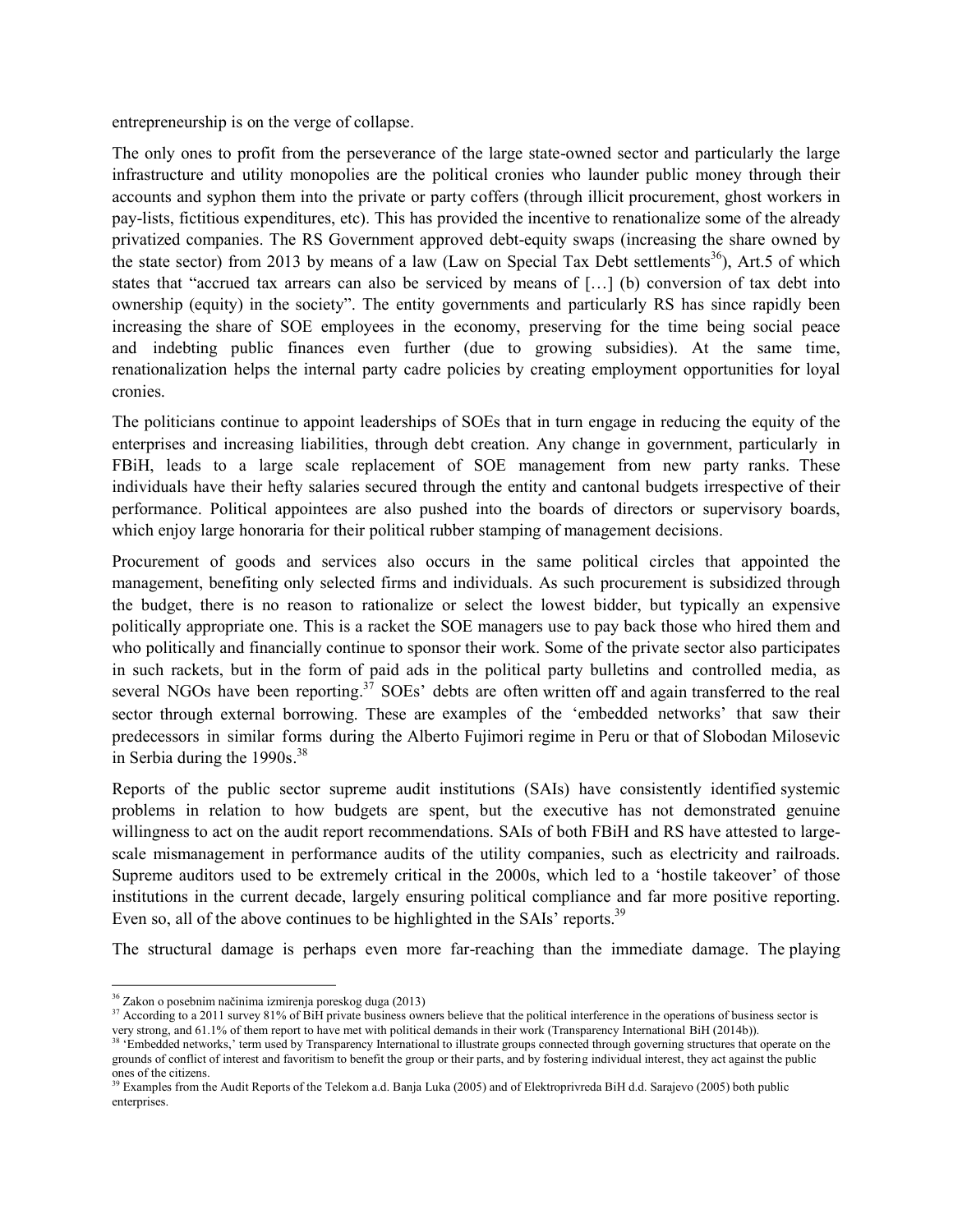field is not level and there are permanent attempts to hamper the unconnected private sector in efforts to compete with the SOEs and crony businesses. The image of BiH abroad is disastrous, which keeps any fresh FDI at a safe distance, targeting successful transition economies and reformers. Political and economic power concentrates with the selected few and corruption levels increase. Social protection trickles down in order to avoid civil unrest. Foreign borrowing is the key means to maintain the minimum required, but it simply reprograms the current financial crisis to tomorrow at a premium price. There have been no serious attempts to address the budget deficit through reductions in expenditure on salaries in the public sector, as these are steadily growing each year. So the problem is left to the coming generations who get born with an unsustainable debt. In parallel, the remnants of the authentic private sector are maneuvering their way out of tax compliance in order to stay in business and maintain minimum employment.

The direct and indirect damage from the 'embedded networks' running the economy are manifold. The example of the Brod oil refinery illustrates all too well what proportions this can take.

### **Textbox 5 – Brod Oil Refinery**

Transparency International BiH in 2009 published an extensive report on privatization in BiH which included a detailed analysis of the Agreement on privatization of the oil industry of Republika Srpska (NIRS). Not only did the report show that financially there are no positive effects of that transfer, but in fact losses and liabilities were calculated for the public finances for a long period to come. Using a conservative approach when analyzing the agreement, initially concealed by the authorities, approximately a billion KM (half a billion euros) in the first years of operations were transferred to the RS public debt when the refinery was awarded to an unknown, Russian entity with secretive management structure – Nyeftegazinkor Examples of the direct costs are the nonconcessional loans provided by the Russian firm to the Oil Refinery in Brod, i.e. to itself as a new owner. The value estimate of the industry following the sale was so low that it immediately caused the stock price of the business to slump at the Banja Luka Stock Exchange to a fraction of the pre-sale level (a drop of over 90%). The price agreed was never paid in full and only about half was paid into the RS Budget.

Meanwhile the losses continue to accumulate beyond TI BiH's conservative prediction. In 2010 alone the Oil Refinery added KM 372 in losses and failed to pay KM 133 million in tax arrears. In 2011 the RS Government extended the grace period for collection of the arrears to 2019. However the losses continued in hundreds of millions per annum, chiefly borrowing from the mother company at very uncompetitive terms. Production was halted several times.<sup>40</sup>

The citizens of BiH were meanwhile subjected to a higher than market price for fuel that came via the refinery as a means of domestic industry protection, through high levies on the imported oil derivatives. Today the refinery owes scores of monthly salaries to its labor, resells oil derivatives of dubious quality at a premium price to the end users, and continues to accumulate debt that has long surpassed any market value of the industry. It now would cost far more to shut down than to continue production.<sup>41</sup>

## **Judiciary gradually moving under party control**

The judicial reform that has been implemented over the last ten years with major support from international institutions failed to ensure an efficient and independent judiciary able to tackle the challenge of corruption. The EU 2014 Progress Report as well as Transparency International B&H reports note that BiH is still far from effective prosecution of corruption. Only very few low-ranking

<sup>40</sup> (Vaskovic blogspot: http://slobodanvaskovic.blogspot.com/2014/12/rafinerija-brod-prestala-s-proizvodnjom.html).

<sup>41</sup> (http://www.nezavisne.com/posao/privreda/Zaduzenost-tri-puta-veca-od-kapitala-302514.html).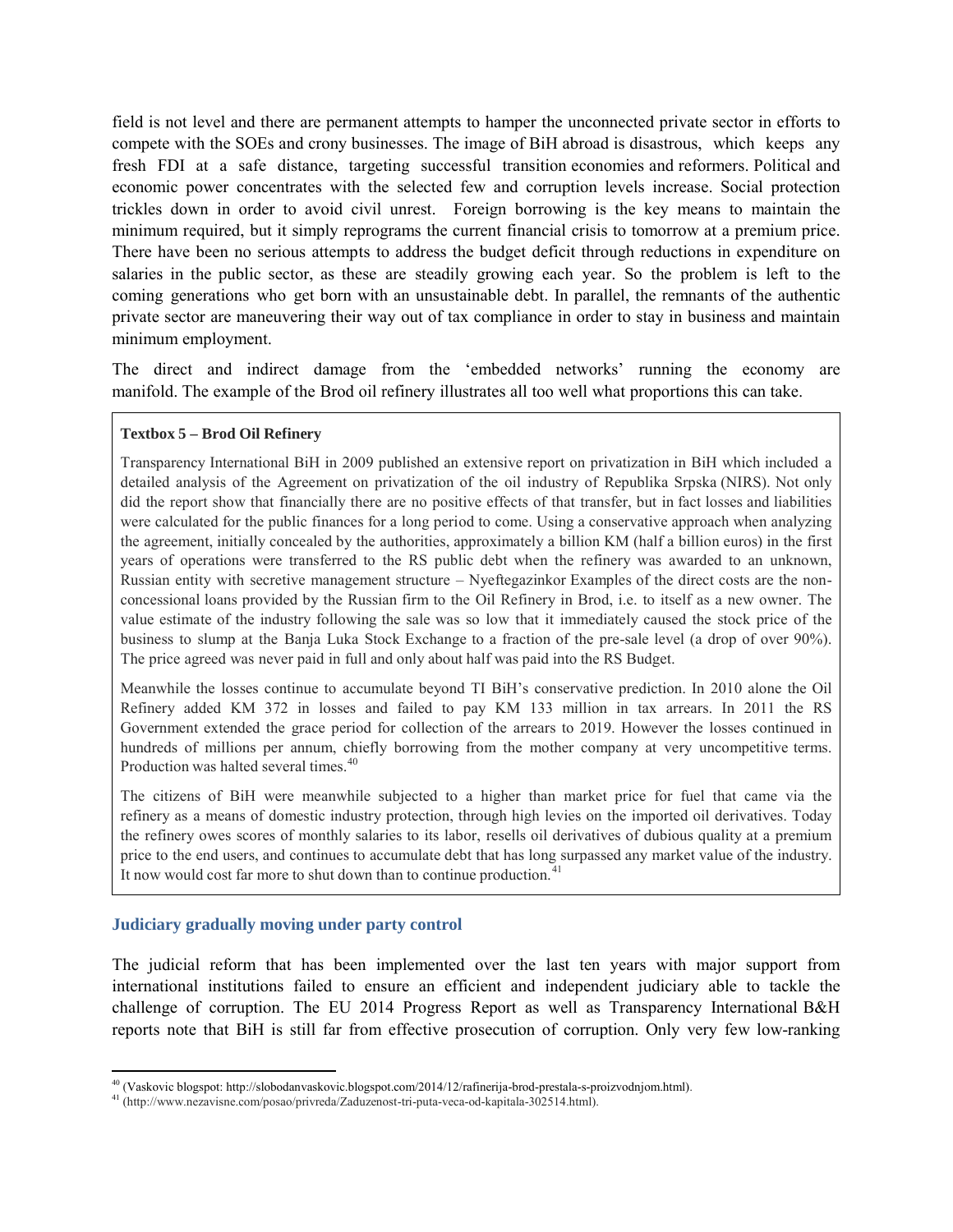officials are prosecuted.42 The recent TI BiH report *Monitoring the Prosecution of Corruption in the Courts and Prosecutors' Offices in BiH (2012–2013)*43 indicates a continued downward trend. The report notes the country's worst performance in prosecuting corruption in the last 5 years, with the number of verdicts and investigations for corruption offences dropping several folds.

In 2013 the Court of BiH delivered only three verdicts for corruption offences, one of which was a guilty verdict. Prosecution of corruption by courts in the Federation of BiH has also seen a decline compared to the previous four years – in 2013 a total of 78 verdicts were delivered for corruption offences, compared to 124 verdicts in 2012 and 113 verdicts in 2011. A decline is also observed in the number of guilty verdicts: only 60 guilty verdicts were delivered in FBiH in 2013, fewer than in the preceding years. Similarly, in RS in 2013 a total of 60 corruption cases were processed, a decrease of almost 50% compared to 2012. The number of guilty verdicts for corruption offences in RS has been in continuing decline during the last five years with just 37 in 2013, a decrease of 40% compared to 2012. Overall, 147 verdicts for corruption offences were issued in 2013 at all levels in BIH, of which 102 were convictions, 36 were acquittals and 9 were verdicts of abandonment.

Numerous scandals and affairs, most of which received wide media exposure, have never seen a proper response by relevant institutions. Judicial reform has brought about few substantial changes in the functioning of the judicial system. One of the biggest problems continuing to limit the judiciary is the excessive backlog of cases and long court proceedings.<sup>44</sup> Citizens and legal entities have to wait a long time for courts to commence a case. The road to justice is time- consuming and expensive. According to World Bank's Doing Business 2014, it takes 595 days to resolve litigation in BiH.<sup>45</sup> According to the 2013 High Judicial and Prosecutorial Council (HJPC) Annual Report, as of 1 January 2013 there were 2,112,622 pending cases before the courts in BiH, of which 1,664,328 were the so-called "utility cases" (i.e. cases requiring the payment of the outstanding debts for public utility services).<sup>46</sup> Compared to 2011, the reduction in the backlog was negligible. This means that the backlog problem will, for a long time, continue to be a major impediment to expeditious court proceedings and the right of access to courts and justice within a reasonable period. A common practice is for political officeholders to publicly accuse and place pressure on judges and prosecutors, adding to their reluctance to rule on a case.

The fundamental problem besetting the judiciary still resides in the fact that the country has four nearly autonomous judicial systems – state level of Bosnia and Herzegovina, two entity systems (RS and FBiH), and Brčko District of BiH. These systems are virtually detached from each other in terms of their responsibilities (with some exceptions when cases of war crimes are concerned), as a consequence of the country's constitutional structure. The parliaments continue to pass laws governing the judicial system, despite significant efforts to harmonize specific pieces of legislation in terms of both substance and procedure. This has resulted in uneven judicial practices and unequal treatment of the same or similar factual and legal situations by different courts.

The financing of the courts and prosecutor's offices is even more complicated. The courts and prosecutors' offices are still financed from 14 different budgets, which make the capacities and resources of the courts unstable and unbalanced. It also allows political influence to be exerted on the judiciary through budgeting.

 $42$  European Commission (2014).

<sup>&</sup>lt;sup>43</sup> Transparency International BiH (2014a).

<sup>44</sup> Visoki sudski i tužilački savjet Bosne i Hercegovine (2013).

 $45$  World Bank (2015).

<sup>46</sup> Visoki sudski i tužilački savjet Bosne i Hercegovine (2013).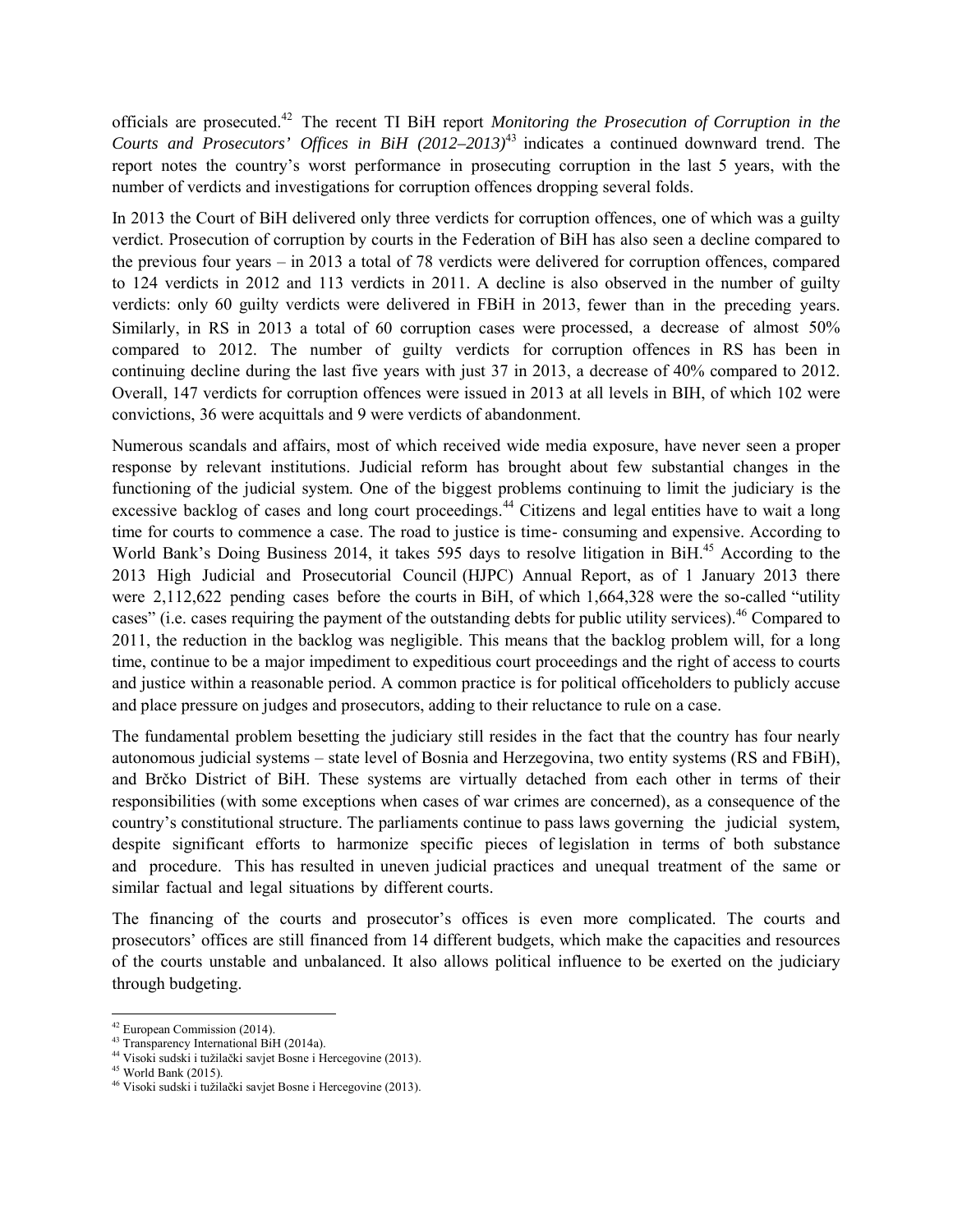Since 2006 EU progress reports have continuously warned of the lack of adequate progress in judicial reform.47 Ever since the initial stages of the international community's engagement in the country, the establishment of an effective and independent judiciary has ranked high on the priority list and has been a condition in all stages of the accession process. Due to the continued lack of progress and the continuing political obstruction, the EU decided to open up a so-called structured dialogue on justice. This is a new tool of the EU, first established in BiH in 2011, aimed at supporting reforms of the justice system. So far, five thematic sessions have been held between representatives of the EU and BiH authorities on reforms that are necessary in the integration process.<sup>48</sup> Except for recommendations, there have been no concrete results of this dialogue as yet. The European Union, its member states and the interested governments may also consider the freeze of assets of politicians under investigation or trial. If found guilty such assets can be repatriated under the provisions of the United Nations Convention Against Corruption (UNCAC) and the bilateral agreements BiH has signed.

#### **Media and civil society are not free and are operating in fear**

Media freedom and civil society strength appear to have deteriorated further in recent years. The media are divided along ethnic and entity lines, so that they do not cover the entire social and political spectrum, but are oriented towards the particular ethnic segments. As the political centers of power and decisionmaking are key factors in the financial viability of media outlets, the media often become tools in the hands of the political elites for their mutual confrontations. Advertising, vital to media revenue, has been experiencing a continuing decline over the last five years. The value of this market is now about KM 50 million, which is almost 40% less than in 2009. One of the biggest advertisers is the government, i.e. institutions and enterprises under state control. The RS government over the last five years has also spent more than 10 million on direct subsidies to media close to the government.<sup>49</sup>

#### **Textbox 6: Media as government PR**

Over the last few years the RS Government has introduced the practice of direct grant assistance to the media. Allocation of direct financial assistance to the media happens without clearly defined criteria and increases in value during election years. This has led to direct assistance allocated either to close contacts of the leaders of the ruling party in RS, or to the media that shortly after receiving support from the Government began to uncritically promote and advocate pro-government views. In 2009 a total of about KM 5 million in grants was awarded to privately-owned pro-government media outlets in RS, in 2010 KM another 5 million, and in 2011 the RS government allocated over KM 3.6 million for direct grant assistance to the media.

A number of media outlets in the country may not be under the direct control of the ruling political structures, but the most powerful and richest outlets find their interest in representing and promoting the views of the government. Media pluralism in BiH has not contributed to the democratization of society, or the media for that matter. Journalists and media outlets who criticize the current leaders (at any level of government) are publically counterattacked and exposed to pressure.<sup>50</sup> In the first six months of 2014, the Helpline for Journalists received 45 reports of direct pressure and threats against journalists.<sup>51</sup> Particularly alarming are the frequent direct attacks on journalists by public authorities, such as a recent police raid in the Klix portal premises. International

<sup>47</sup> Dick (2013).

<sup>&</sup>lt;sup>48</sup> Delegation of the European Union to Bosnia and Herzegovina (2012). <sup>49</sup> Friedrich Ebert Stiftung Bosnia and Herzegovina (2014) .

<sup>&</sup>lt;sup>50</sup> Transparency International BiH (2014b).

<sup>&</sup>lt;sup>51</sup> Friedrich Ebert Stiftung Bosnia and Hezegovina (2014).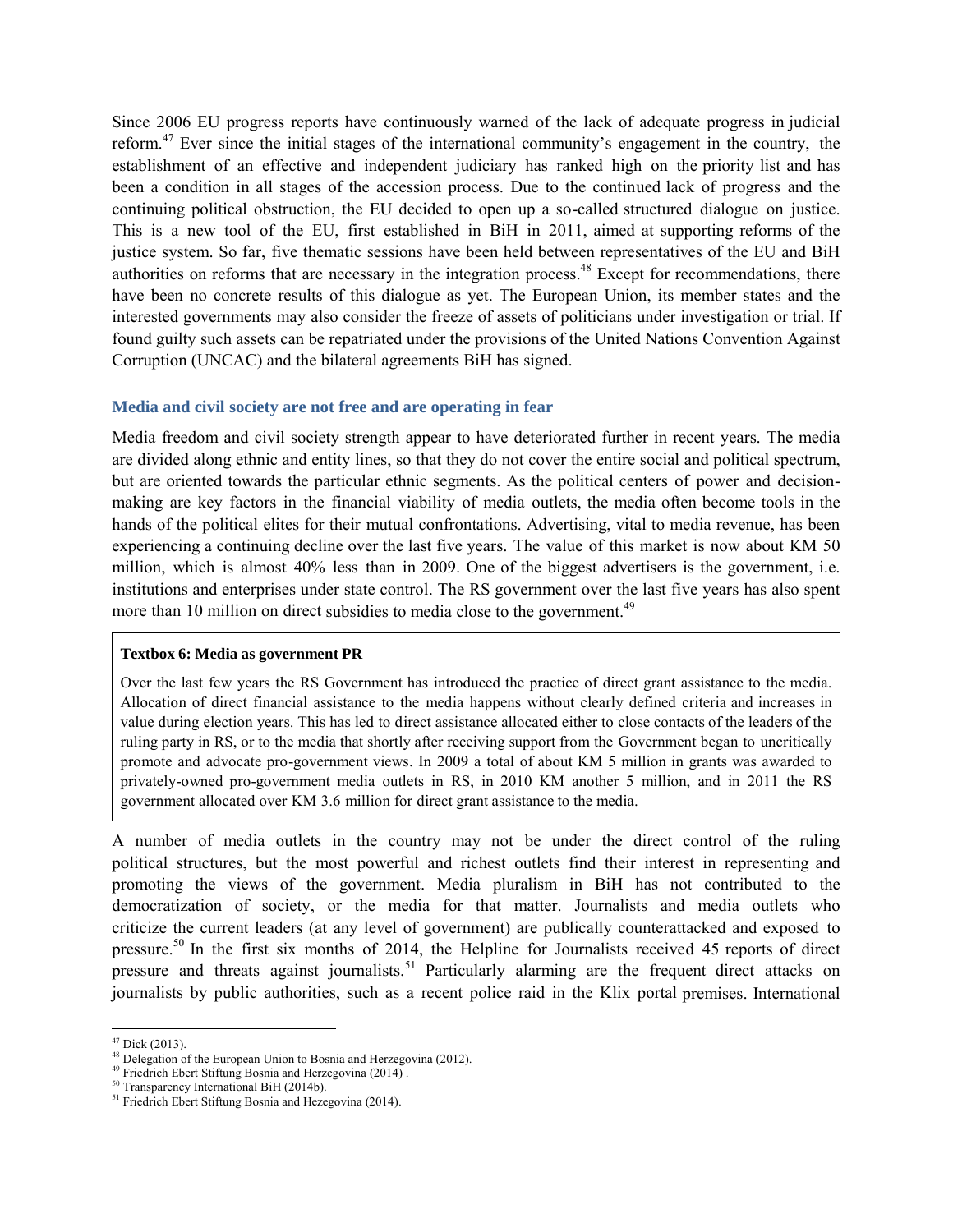institutions have frequently condemned the practice. $52$ 

Critical and analytical assessment and evaluation of government's performance remains inadequate. Media outlets that are controlled by the government, or depend heavily on government entities for advertising, act largely as spokespersons of the ruling parties rather than objectively reporting on the work of government. There is also a tendency to ignore the most pressing problems in the society, in order to avoid reporting critically on the work of the government.<sup>53</sup>

Civil society in BiH is heterogeneous; it includes various forms of association, ranging from informal communities and volunteers to religious and professional organizations. Some of these organizations are financed from budgets at some level of government (e.g. veterans' associations, trade unions, pensioners' associations) and are more likely to come under the governmental influence. On the other hand, foreignfinanced CSOs through democracy promotions programs of EU, USAID and other Western European countries are typically found to be free from undue external interference to a significantly greater extent.<sup>54</sup>

That said, intimidation and violence against activists and civil society organizations continues, mostly involving human rights advocates and activists investigating alleged corruption.<sup>55</sup> There have also been several cases of public pressure on CSOs by actors associated with religious communities<sup>56</sup> and the media in the country. Although the religious communities are supposed to be part of civil society, in BiH they have been repeatedly associated with the ethnic governments, especially in election periods.

Government media lead smear campaigns aimed at tarnishing the image and undermining the integrity of CSOs, promoting arrests of activists, and intimidating them. No authorities strive to protect civil society or human rights activists. What is sadly lacking is an appropriate response by the competent ministries, ombudspersons as well as courts and the police in denouncing threats and attacks. Nothing is done to create an environment in which it would be possible for citizens and their organizations to operate freely. According to official information, none of the above cases has been prosecuted.

## **Unemployment and poverty are on the rise**

BiH is being driven further into poverty. The 2013 unemployment rate was estimated at 44.5%,<sup>57</sup> though many of these individuals may have been operating in the grey economy.

<sup>55</sup> European Commission (2014).

<sup>52</sup> OSCE (2014).

 $53$  Freedom House (2014).

<sup>54</sup> Ibid.

 $56$  Depo portal (2011).

<sup>57</sup> Labour and Employment Agency of BiH (2014).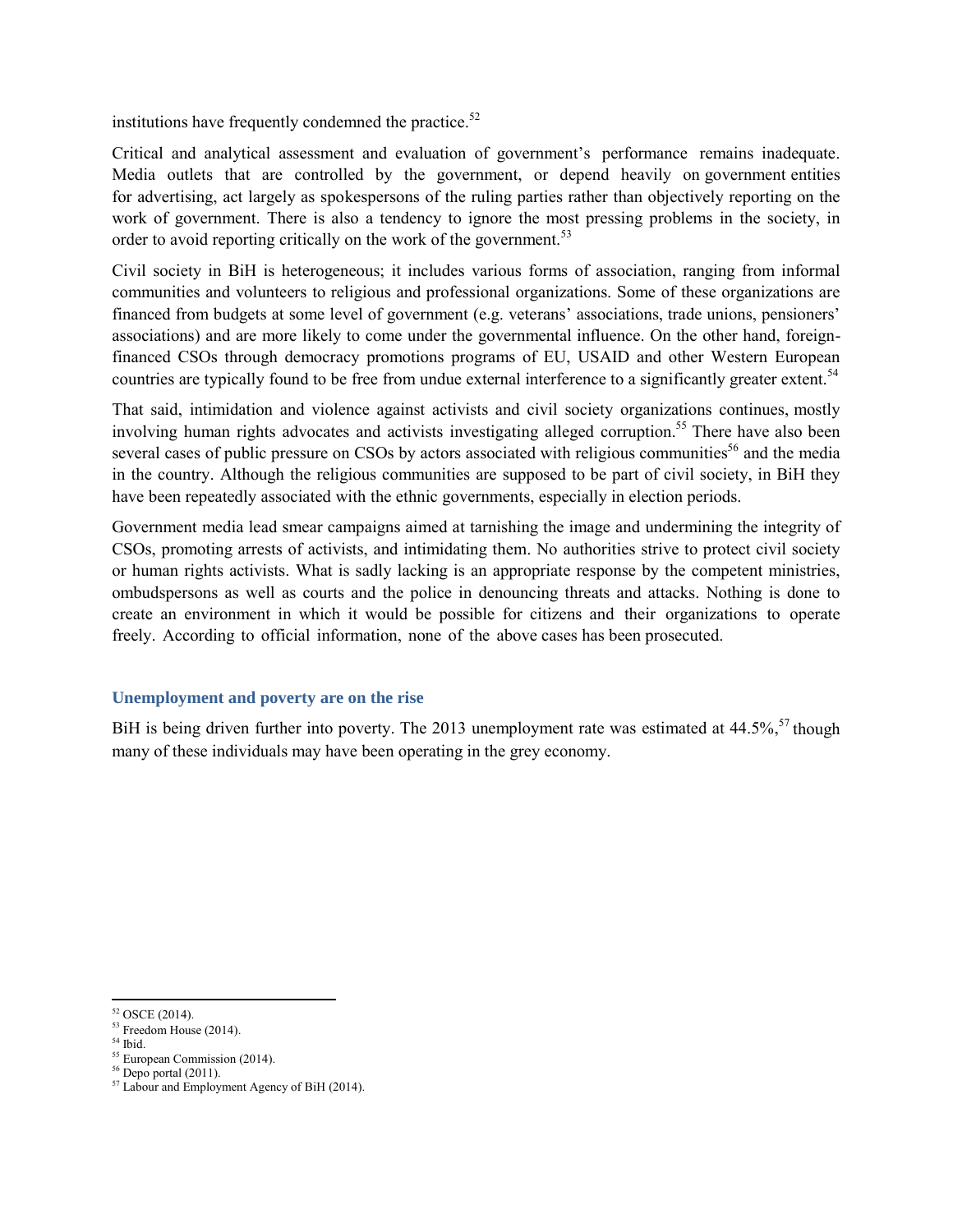|              | Q4 2009 | Q4 2010 | Q4 2011 | Q4 2012 | Q4 2013 |
|--------------|---------|---------|---------|---------|---------|
| <b>BiH</b>   | 510,580 | 522,052 | 536,781 | 550,574 | 553,580 |
| FBiH         | 354,577 | 351,929 | 371,090 | 384,852 | 386,091 |
| <b>RS</b>    | 145,396 | 145,620 | 153,535 | 153,458 | 154,998 |
| Brčko Distr. | 10,607  | 11,503  | 12,156  | 12,264  |         |

 *Source: Labor and Employment Agency of BiH (2012).*

The table above demonstrates an increase in the number of unemployed at all levels in BiH, the total of which rose between 2009- 2013 by 31,414 persons, i.e. by 8.1 per cent.<sup>58</sup>

Unemployment segmented by gender and youth is even more dramatic in FBiH:

|           | Employment rate $(\% )$ in FBiH |      |      | Unemployment | rate        | (%)   | in |
|-----------|---------------------------------|------|------|--------------|-------------|-------|----|
|           |                                 |      |      | <b>FBiH</b>  |             |       |    |
|           | 2009                            | 2010 | 2011 | 2009         | <b>2010</b> | 2011  |    |
| Total     | 30.9                            | 30.4 | 29.8 | 44.24        | 45.09       | 45.47 |    |
| Age 15-24 | 14.6                            | 12.4 | 12.6 | 53.9         | 62.3        | 59.7  |    |
| Women     | 20.7                            | 20.6 | 20.3 | 27.9         | 32.3        | 32.1  |    |

 *Source: Labor and Employment Agency of FBiH*<sup>59</sup>

In order to get a job in the well-paid public administration or government sector, which is a budgetary priority and receives alone close to half of the public finances, it is critical to be networked. Nepotism and cronyism almost entirely dominate the hiring process, as a recent opinion poll demonstrates: 61.6% in 2012, as opposed to 54.3% in 2008, are convinced that connections or bribes buy your way into public sector hiring while about a third agree to some extent  $(34.0\%$  as opposed to 19.5% in 2008).<sup>60</sup> The trend is downward towards worsening of the public administration, which is ruled by the interests of the few to whom new recruits later remain forever indebted and loyal.

As a result, large parts of the population are considering leaving the country for an extended period of time or permanently. This sentiment also rose between 2008 and 2012.

<sup>&</sup>lt;sup>58</sup> Centre of Civil Initiatives (2013).

<sup>59</sup> Ibid.

 $60$  Ibid.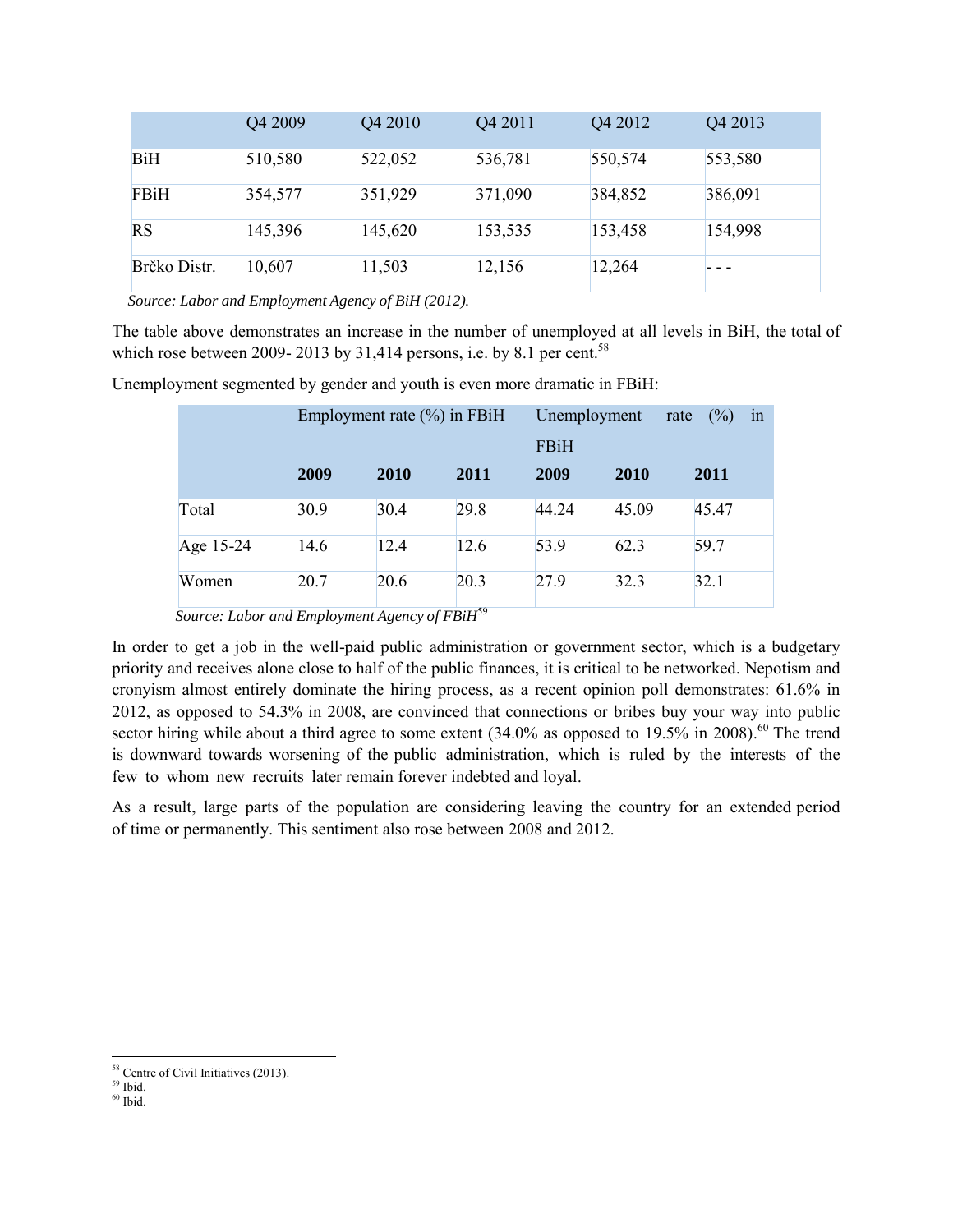# *Chart: Would you leave the country for an extended period of time or indefinitely? (Comparison 2008 and 2011/12)*



 *Source: Centre for Civic Initiatives (2013).*

If the youth possessed the education or skills that are in greater demand abroad, these figures would have likely been even higher.

## **State capture suffocates the future**

Complete deletion of boundaries between private and business interests of public officials and the public interest is a feature that characterizes all forms of state capture. In the state capture context, profits only have been privatized, while the losses are "socialized" (i.e., borne by society as a whole). During the period of institutional vacuum, absence of the rule of law and discontinuity of the state, the ethnonational elites were able to achieve full and effective control and influence over all key social institutions, putting up strong resistance to all reform initiatives, most of which came from the international community. It is often assumed that the political will for the EU accession and systemic reforms is there and that the problem lies solely in the lack of capacity.<sup>61</sup>

However developments since the failure of the April package of constitutional reforms in 2006 demonstrate genuine lack of the political will to implement the necessary institutional and economic reforms.

In the vast majority of reform processes, the matrix has largely been the same: after endless discussions and under strong pressure from the international community, even if the consensus on adoption of reform legislation has been reached, the implementation of this legislation is thwarted by failure to secure the necessary funding or by the inability to agree on the appointment of the management. Such was the case with the police reform and the establishment of state police institutions, with the provision of

  $61$  Pippidi (2011).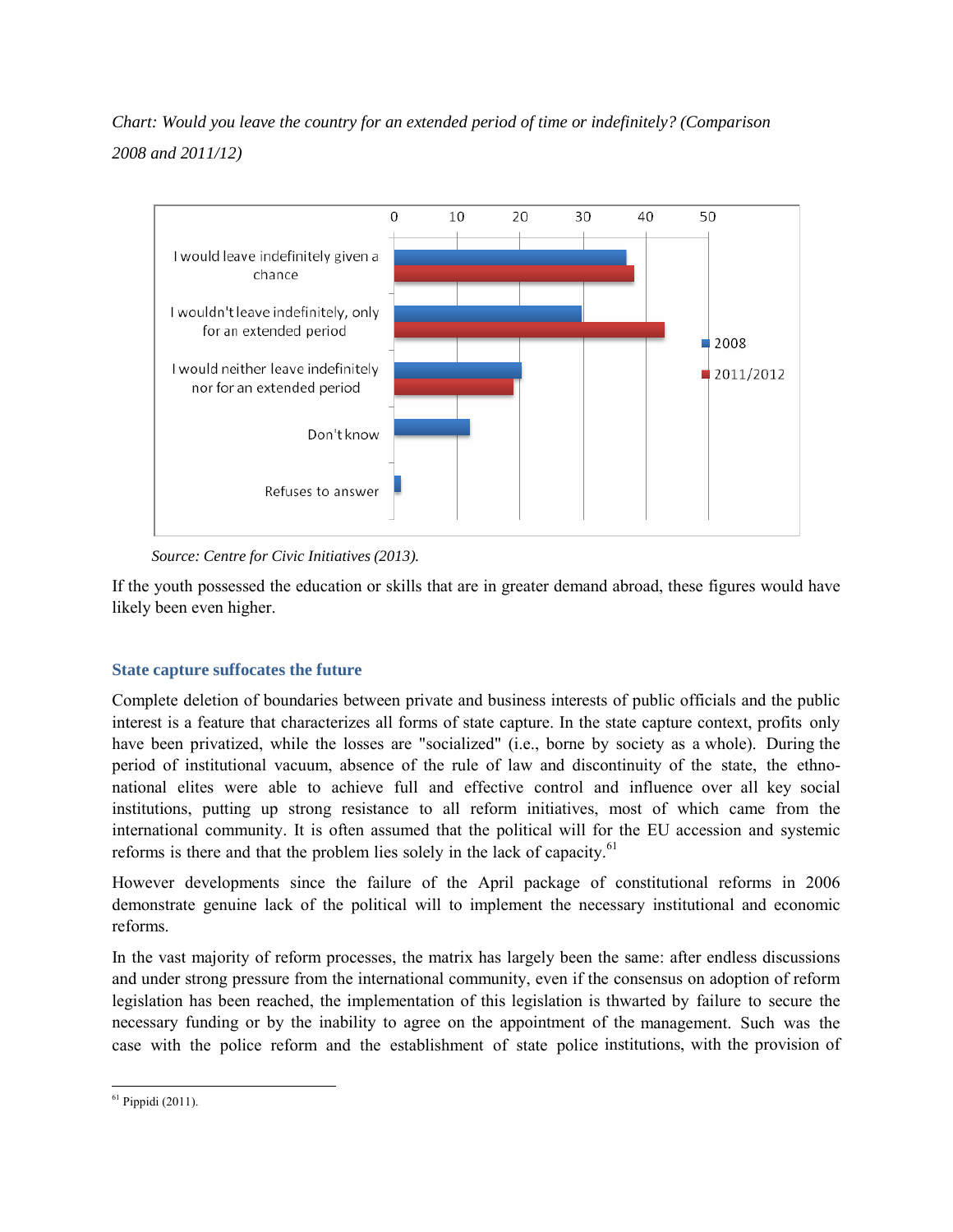funds for the functioning of the state judiciary, establishment of the state-level anti-corruption agency, etc.

As Fukuyama rightly pointed out, all reforms are inherently political; $62$  therefore it is about generating political will for reforms and not only strengthening capacities of the institutions. Leveraging and articulating the public's deep mistrust in the government through citizens' active involvement in decision making should be prioritized in order to avoid another wave of destructive protests like those of 2014. Past experience shows that simply calling on leaders to undertake reforms and to take responsibility is insufficient. Generating a genuine and articulated "internal demand" for reforms is key to achieving sustainable progress toward integrating the country into the EU. When it comes to the EU engagement, "until now the EU's transformative power has proved effective in integrating established states; now it is confronted with the challenge of integrating contested states."<sup>63</sup>

## **Recommendations – a way forward**

Based on the detailed analysis provided above and in order to make case specific and actionable points, this paper makes the following recommendations:

- 1. **The High Representative**, whose intervention was vital to state-building progress in Bosnia and Herzegovina during the first ten years after Dayton agreements were signed, now has to take a back seat in a reform process driven by European Union requirements but executed by elected Bosnian authorities. The Office of the High Representative should continue to shrink and eventually move to Brussels, conserving the Bonn powers for use only in a situation where peace and security are threatened.
- 2. **Governance structures** in Bosnia and Herzegovina are over-complicated, duplicative and too distant from the citizens. A decentralized structure consistent with the EU principle of subsidiarity should be the goal, thus reducing bureaucracy and increasing accountability and transparency:
	- a. In cooperation with the EU, an independent commission appointed by the state government should map state, entity, cantonal and municipal institutions and determine at which level functions need to be carried out.
	- b. Following that and under EU expert guidance, the BiH authorities should decide which level most effectively deals with a regulatory issue and annul duplication at other levels. Where feasible and consistent with accountability and transparency, devolution to the municipal level should be a priority.
- 3. In order for this process to succeed, **the political economy** of Bosnia and Herzegovina has to undergo important changes whose overall effect will be to ensure that the country's executive authorities begin to serve the interests of the citizens who elect them rather than their own.
- 4. Particularly important will be the following **political party and economic reforms**:
	- a. A new law on political parties should require them to adopt procedures that allow the membership to choose their leaderships in an open and democratic process;
	- b. Political party nomination of SOE managers and staff should be eliminated in favor of a merit-based system;
	- c. Subsidies and loans to SOEs should be limited by direct implementation of the EU State

 $62$  Fukuyama (2014).

<sup>63</sup> Rupnik (2011).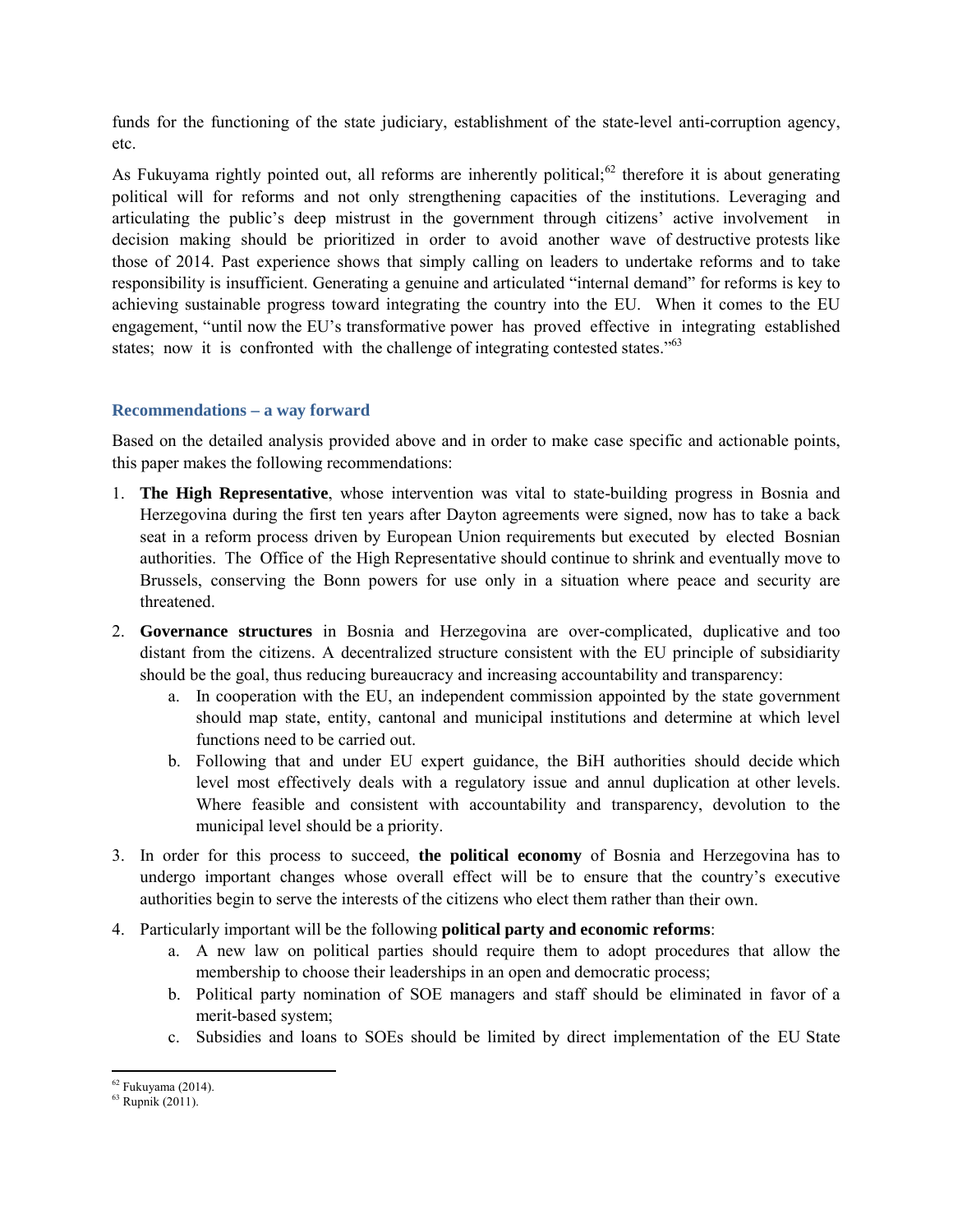Aid *acquis.*

- d. Privatization at all levels should be pursued exclusively through internationally supervised processes.
- e. Procurement by governments and SOEs should likewise be pursued exclusively through processes that meet international standards.
- f. Red tape and administrative costs need to be cut dramatically. Public service hiring should be frozen to prevent further politicization.
- g. Governments also need to be more open. Elected officials should be required to make annual statements of their assets; SOE budget and financial statements should be published.
- 5. The **justice system** needs to become far more independent and professional:
	- a. The EU/Bosnia structured dialogue on justice should be revived by making a portion of EU assistance to Bosnia conditional on implementation of its recommendations.
	- b. The High Judicial and Prosecutorial Council (HJPC) should be appointed free of political influence in a process fully open to public participation and CSO scrutiny, monitored and verified by the EUSR.
	- c. The HJPC should rely on international expertise and close collaboration with counterparts from the EU in verifying the qualifications of judges and prosecutors, retiring and replacing those who do not meet the highest ethical and professional standards.
	- d. The judiciary at all levels should adopt work plans that eliminate backlogs and provide for prosecution of corruption, with major cases tried at the state level.
	- e. With EU assistance, key cases of grand corruption involving political leaders should be identified (especially within the areas of public procurement, privatization and major infrastructure) and processed before national judicial institutions as a matter of priority.

## 6. **Independent Institutions**

- a. Government grants to **media** should be ended and government-sponsored advertising should be placed in accordance with openly competed tenders.
- b. The government's ombudspeople, regulatory agencies and auditors need strengthening.

Civil society has the same rights to operate in the country, as does in any other EU member state, including to receive funding. State subsidies to NGOs are to be awarded publically, following public calls, transparent award criteria and results published in the press.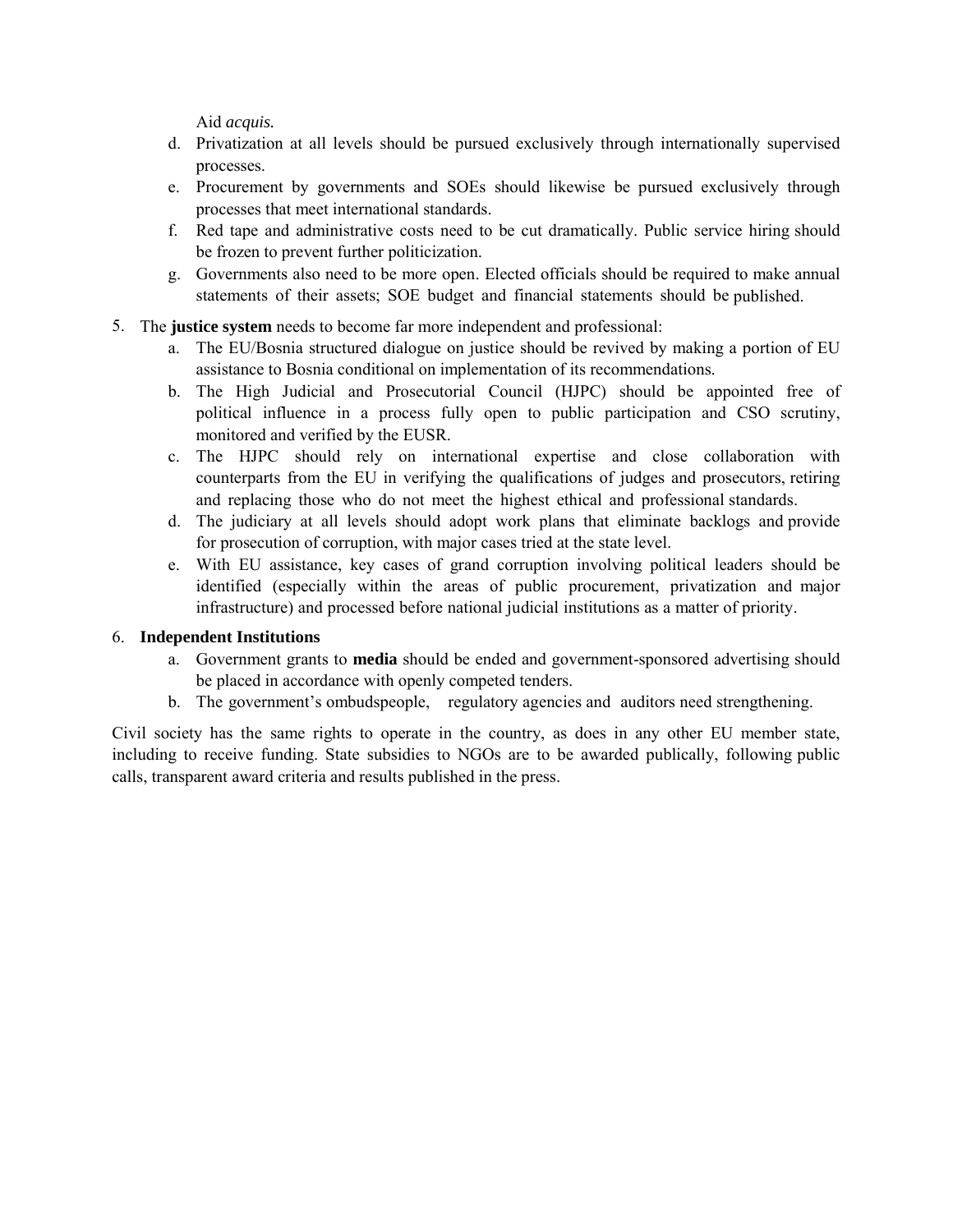### **List of Abbreviations**

- BiH Bosnia and Herzegovina
- CEE Central and Eastern Europe
- CIA Central Intelligence Agency
- CIN Centar za istrazivacko novinarstvo (Center for Investigative Reporting)
- CSO Civil Society Organisation
- DPA Dayton Peace Accord
- EU European Union
- EUSR European Union's Special Representative
- FBiH Federation of Bosnia and Herzegovina
- FDI Foreign Direct Investment GDP
- GDP Gross Domestic Product
- GNI Gross National Income
- HJPC High Judicial and Prosecutorial Council
- KM Konvertiblna marka (convertible mark)
- LPO Law on Political Organisations
- OHR Office of the High Representative
- OSCE Organization for Security and Cooperation in Europe
- PEFA Public Expenditure and Financial Accountability Assessment
- PIC Peace Implementation Council
- PIC SB Peace Implementation Council Steering Board
- RS Republika Srpska
- SAI Supreme Audit Institution
- SBiH Stranka za BiH (Party for BiH)
- SNSD Stranka Nezavinsnih Socijaldemokrata (Party of Independent Social Democrats)
- SOE State Owned Company
- TI Transparency International
- UNCAC United Nations Convention Against Corruption
- USD (US\$) United States dollar
- VAT Value Added Tax
- WB World Bank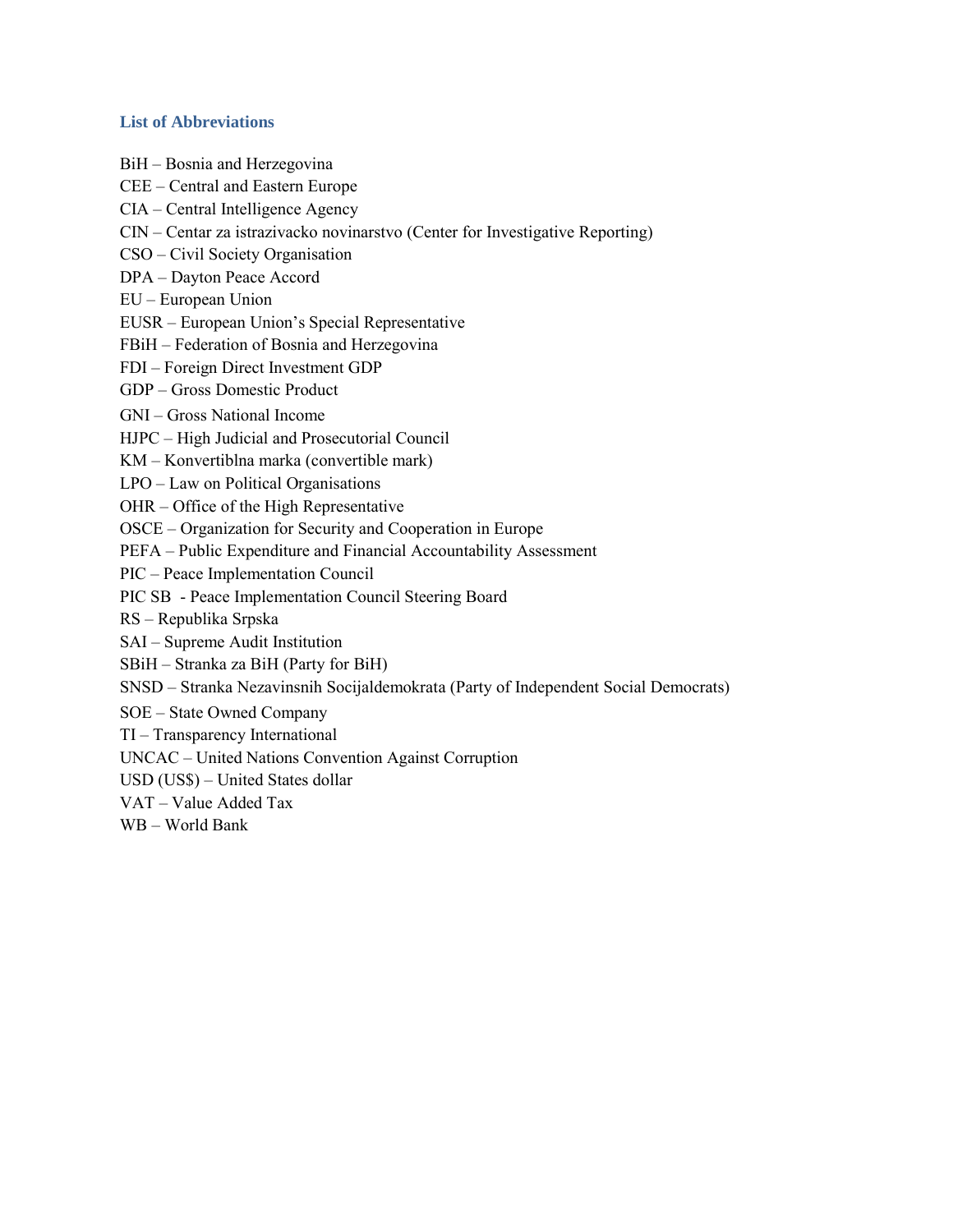#### **References**

Al Jazeera Balkans, BH šestorka bez dogovora o budžetu [*BiH 'Sextet' (the ruling alliance of six political party leaders) without Agreement on Budget*], broadcasted 23 May 2012, http://balkans.aljazeera.net/makale/bh-sestorkabez-dogovora-o-budzetu

Audit Report on Financial Transactions of Elektroprivreda BiH d.d. Sarajevo as of 31 Dec 2004, Sarajevo, December 2005, http://www.saifbih.ba/bs/revizija/doc04/Izvj\_ElektroprivredaBiH\_2004.pdf

Audit Report of the Telekom a.d. Banja Luka for the period 01 Jan 2003-31 Dec 2004, 11 Aug 2005, Banja Luka, http://www.gsr-rs.org/izvjestaji/2005/RI012-05.pdf)

Bertelsmann Stiftung's Transformation Index (BTI) 2014, Bosnia and Herzegovina – Country report, Sarajevo, 2014, http://www.bti- project.org/uploads/tx\_itao\_download/BTI\_2014\_Bosnia\_and\_Herzegovina.pdf

Central Intelligence Agency (CIA), The World Factbook – Bosnia and Herzegovina, https://www.cia.gov/library/publications/the-world-factbook/geos/bk.html (last accessed 30 June 2015)

Centre for Civic Initiatives, Analiza politika zapošljavanja u Bosni i Hercegovini, Sarajevo, June 2013, www.posaonarodu.ba/assets/files/Analiza\_politika\_zaposljavanja\_u\_Bosni\_i\_Hercegovini\_-\_Integrisani.pdf

Centre for Civic Initiatives, Monitoring Report for the Council of Ministers 2010-2014, Sarajevo, 2015, http://www.cci.ba/download/docs/VM\_BiH\_2010\_2014\_sazetak\_izvjestaja.pdf/e3a61001b2c7ca b64d3bda658ecbe1e2

Depo portal, Norveški komitet brani Veru Jovanović od necivilizovanih napada reisa Cerića, (Norwegian committee defend Vera Jovanovic from Reis's uncivilized attack), 30 May 2011, http://www.depo.ba/front/norveski-helsinskikomitet-brani-veru-jovanovic-od-necivilizovanih-napada-reisa-cerica

Dick, Patrick, Negotiating Conditionality: An Updated Review of the European Union Progress

Reports for Bosnia and Herzegovina, Democratization Policy Council, Sarajevo, November 2013 http://democratizationpolicy.org/uimages/pdf/dpcpolicynotenewseries5.pdf

European Commission, 2014 Bosnia and Herzegovina Progress Report. Commission Staff Working Document, Brussels, 2014, http://www.delbih.ec.europa.eu/documents/delegacijaEU\_2011121405320217bos.pdf;

European Commission for Democracy Through Law (Venice Commission): Opinion on the Constitutional Situation in Bosnia and Herzegovina and the Powers of the High Representative, Cdl-Ad (2005) 004 Venice, 11 March 2005

Delegation of the European Union to Bosnia and Herzegovina, Structured Dialogue, Sarajevo, 2012, http://europa.ba/?page\_id=553

Freedom House, Nations in Transit 2014, Bosnia and Herzegovina, Country Report, Washington, 2014, https://freedomhouse.org/report/nations-transit/2014/bosnia-and- herzegovina#.VZPW3fmqqko

Fridrich Ebert Stiftung Bosnia and Herzegovina, Balkan Media Barometer 2014, Sarajevo, 2014, http://library.fes.de/pdf-files/bueros/sarajevo/11101.pdf

Fukuyama, Francis, *Political order and Political Decay*, Farrar, Straus and Giroux, New York, 2014

Global Integrity, Global Integrity Report 2011 Bosnia and Herzegovina, Washington, 2012, https://www.globalintegrity.org/global/report-2011/bosnia-and-herzegovina/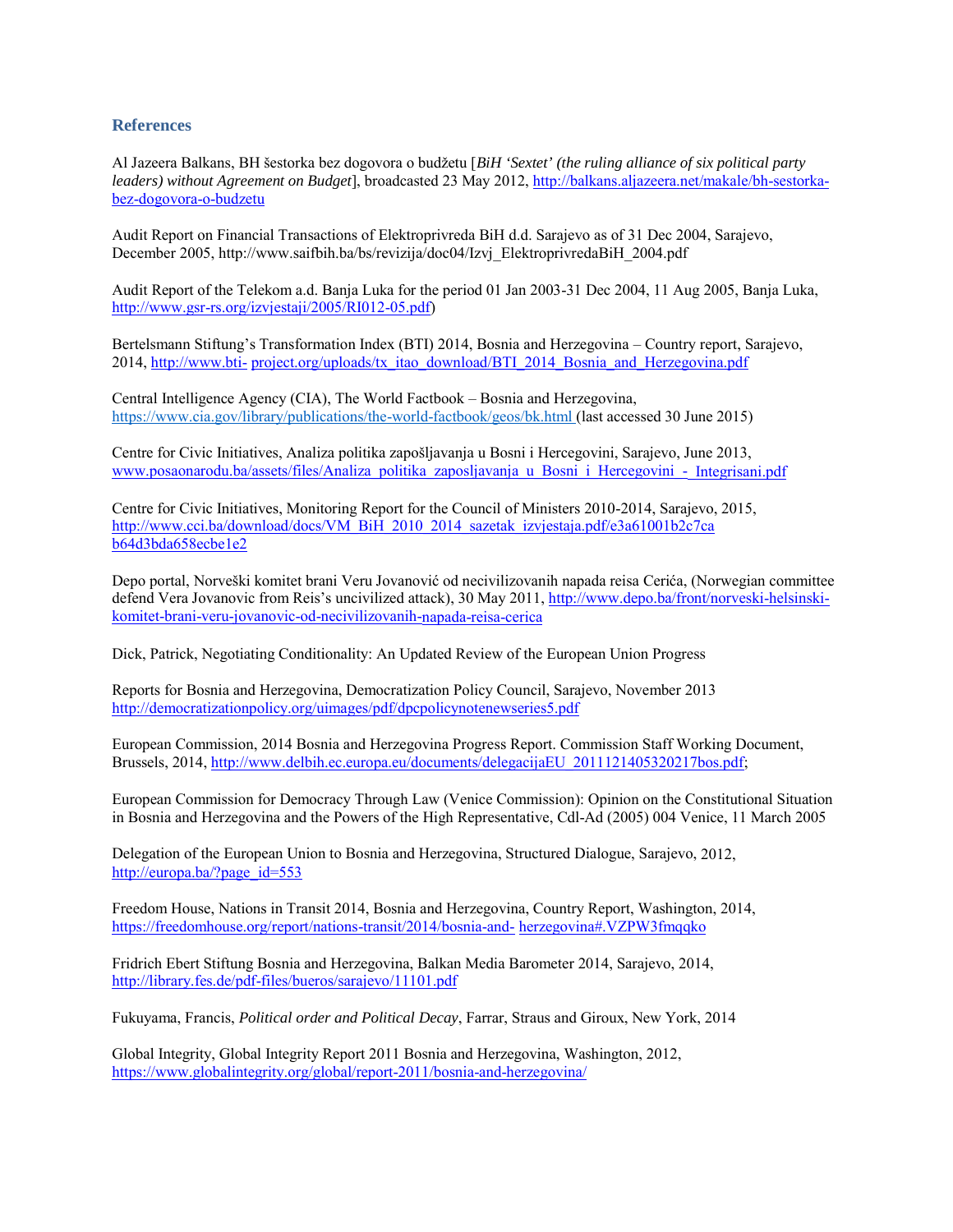Government of Federation BiH, 2015 FBiH Budget, Sarajevo, 2015 http://fbihvlada.gov.ba/hrvatski/budzet/2015/opci\_hrv.pdf

Government of Republika Srpska, 2015 RS Budget, Banja Luka, 2015 http://www.narodnaskupstinars.net/sites/default/files/upload/dokumenti/budzet/lat/Budzet%20RS%20za%202015.% 20godinu.pdf

Hellman, J and Kaufmann, D, Confronting the Challenge of State Capture in Transition Economies, Finance and Development, Quarterly magazine of International monetary fund September 2001, Volume 38, Number 3, https://www.imf.org/external/pubs/ft/fandd/2001/09/hellman.htm, p 2

Labour and Employment Agency of Bosnia and Herzegovina, Statistički informator: pregled stanja tržišta rada u BiH, from No.14-IV/2009 to No.26-IV/2012, Sarajevo, 2012

Labour and Employment Agency of Bosnia and Herzegovina, Oveview of labour market situation on 31 December 2013, Sarajevo, 2014, http://www.arz.gov.ba/statistika/mjesecni/default.aspx?id=1410&langTag=en-US

Law on Political Organizations, Official Gazette of the Socialist Republic of Bosnia and Herzegovina 27/91, Sarajevo 1991

Law on Political Organizations RS, Official Gazette of the Republika Srpska 15/96, Banja Luka, 1996

Law on Political Organizations BD, Official Gazette of the Brčko District 12/02 and 19/07, Brcko, 2002

Nezavisne Novine, Ulazak u EU podržava 78 odsto građana BiH (Accession to EU supported by 78% of BiH citizens), Srna, Sarajevo, 21 May 2015, http://www.nezavisne.com/novosti/bih/Ulazak-u-EU-podrzava-78-odstogradjana-BiH/306384

Organization for Security and Cooperation in Europe (OSCE), Dunja Mijatović, OSCE Representative on Freedom of the Media: Investigate and Prosecute Attacks on Journalists, Sarajevo, October 2014 http://www.osce.org/fom/125767

Oruc, Nermin, Remittances and development: The case of Bosnia, Netzwerk Migration in Europa, Berlin, 2011, http://migrationeducation.de/fileadmin/uploads/Nermin\_Oruc\_pdfVersion.pdf

Parliamentary Assembly of the Council of Europe, Resolution on strengthening of democratic institutions in Bosnia and Herzegovina, Strasbourg, 23 June 2004

Pippidi, Mungiu A, A house of cards? Building the rule of law in the Balkans' in James Rupnik (ed) 'The Western Balkans and The EU: "The Hour of Europe", Chalillot Papers, June 2011

Rupnik, J, The Balkans as European Question, in 'The Western Balkans and The EU: The Hour of Europe', James Rupnik (ed), Chalillot Papers, June 2011, p24

Transparency International, Global corruption barometer 2013, Berlin, 2013, www.transparency.org/gcb2013/report

Transparency International BiH, Monitoring procesuiranja korupcije pred sudovima i tužilaštvima u BiH 2012–2013 [*Monitoring the Prosecution of Corruption in the Courts and Prosecutors' Offices in BiH*], 2014a http://tibih.org/wp-content/uploads/2014/08/Monitoring-procesuiranje-korupcije-2012-2013-Kljucni-nalazi.pdf

Transparency International BiH, National Integrity System Study, Bosnia and Herzegovina 2013, 2014b http://tibih.org/wp-content/uploads/2012/12/National-Integrity-System-Assessment-BiH-2013-en.pdf